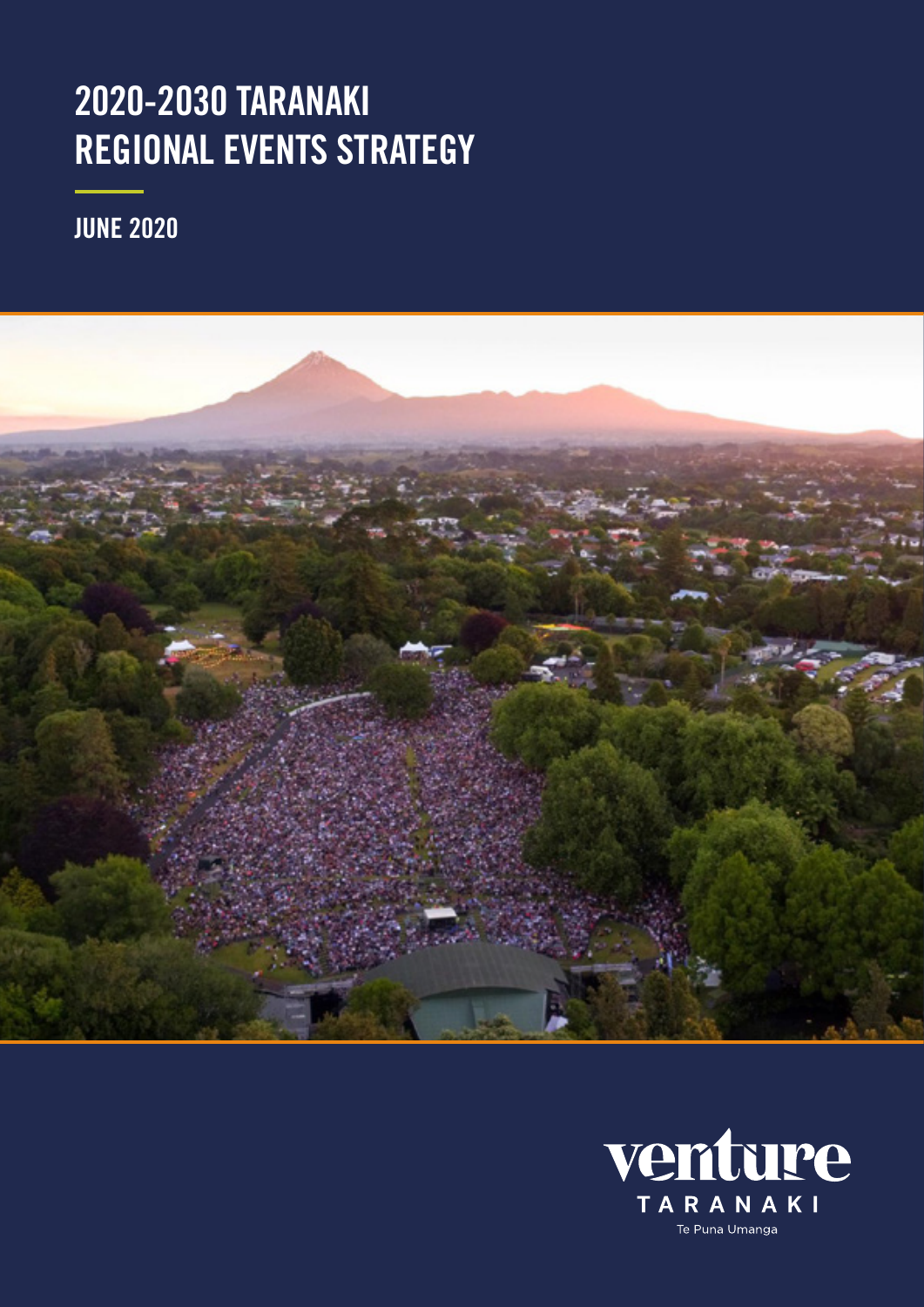## 1.0 INTRODUCTION

Taranaki has built a deserved reputation as a compelling events destination, establishing an engaging regional events programme that continues to generate lasting economic and social benefits.

The competition to attract, develop and retain event content is intensifying globally, with cities and regions increasingly seeking to capture associated economic, social, cultural and environmental benefits.

In New Zealand, regions have become increasingly sophisticated in their approach to event attraction, with many also investing heavily in supporting infrastructure that ultimately needs to be utilised through increased event procurement.

The 2020-2030 Taranaki Regional Events Strategy (the 'Strategy') outlines Taranaki's future direction and seeks to both maximise the broader value of the regional event programme, and continue to grow the region's reputation as a leading events destination.

The Strategy was developed by Venture Taranaki in consultation with New Plymouth District Council, Stratford District Council, South Taranaki District Council and a broad stakeholder group consisting of iwi, event promoters, Sport Taranaki and conference venue operators. The Strategy sets out the Vision for Taranaki as an events destination in 2030 and how this will be achieved.

Key objectives, values and strategic priorities that will guide the region's approach over the next decade are defined, along with a coordinated set of practical actions, alongside a set of coordinated practical actions to serve as a roadmap for implementation.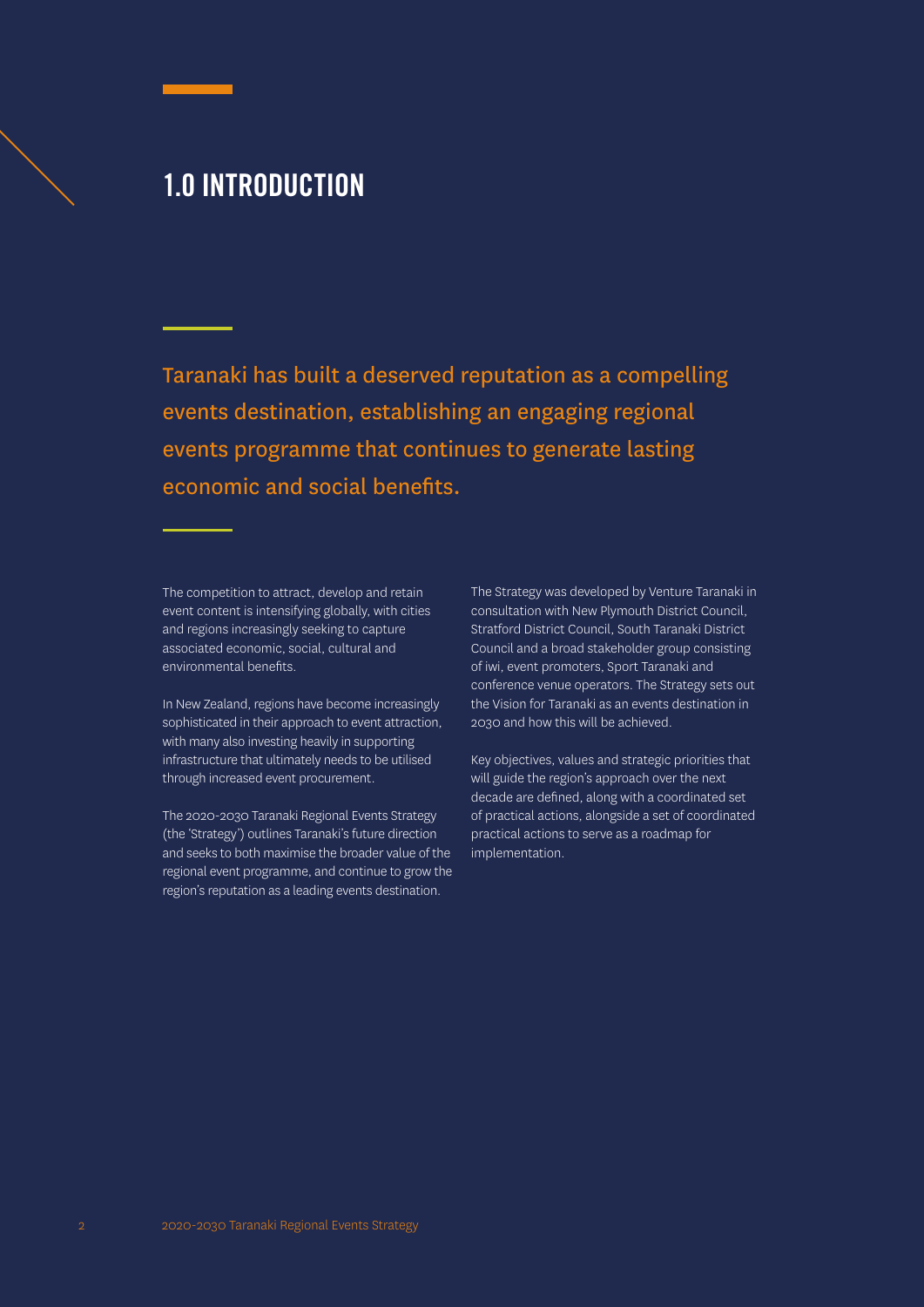## THE VALUE OF EVENTS AND STRATEGIC CONTEXT

#### **THE VALUE OF EVENTS TO TARANAKI**

As competition to attract visitors, investors and skilled migrants while retaining residents intensifies, a compelling events programme provides a key point of difference for regions, while delivering significant immediate and longer term benefits including:

#### ECONOMIC BENEFITS

Events are a vehicle to supercharge a region's visitor economy, generating incremental expenditure as a direct consequence of staging an event, with the objective of achieving a net increase in regional GDP.

Taranaki's regional events programme continues to deliver meaningful economic returns to the region, with major concerts and signature events such as WOMAD in particular performing strongly. In 2019, WOMAD returned a \$6.5 million net increase in regional GDP, underlining the importance of attracting, retaining and developing event content that can materially assist Taranaki in achieving its broader regional ambitions.

 A 10:1 annual return on investment in the form of contribution to GDP is targeted across the regional programme of events as a whole.

#### POSITIONING AND LIFESTYLE BENEFITS

Events provide a powerful platform to tell the 'Taranaki Story', positioning the region as a vibrant and dynamic lifestyle destination, increasing its appeal to potential visitors and assisting in the attraction and retention of investment and talent.

#### SOCIAL BENEFITS

Events amplify civic pride, social inclusion and cultural connection while encouraging participation and supporting talent pathways. They also assist in underwriting community infrastructure, providing employment, and facilitating learning opportunities.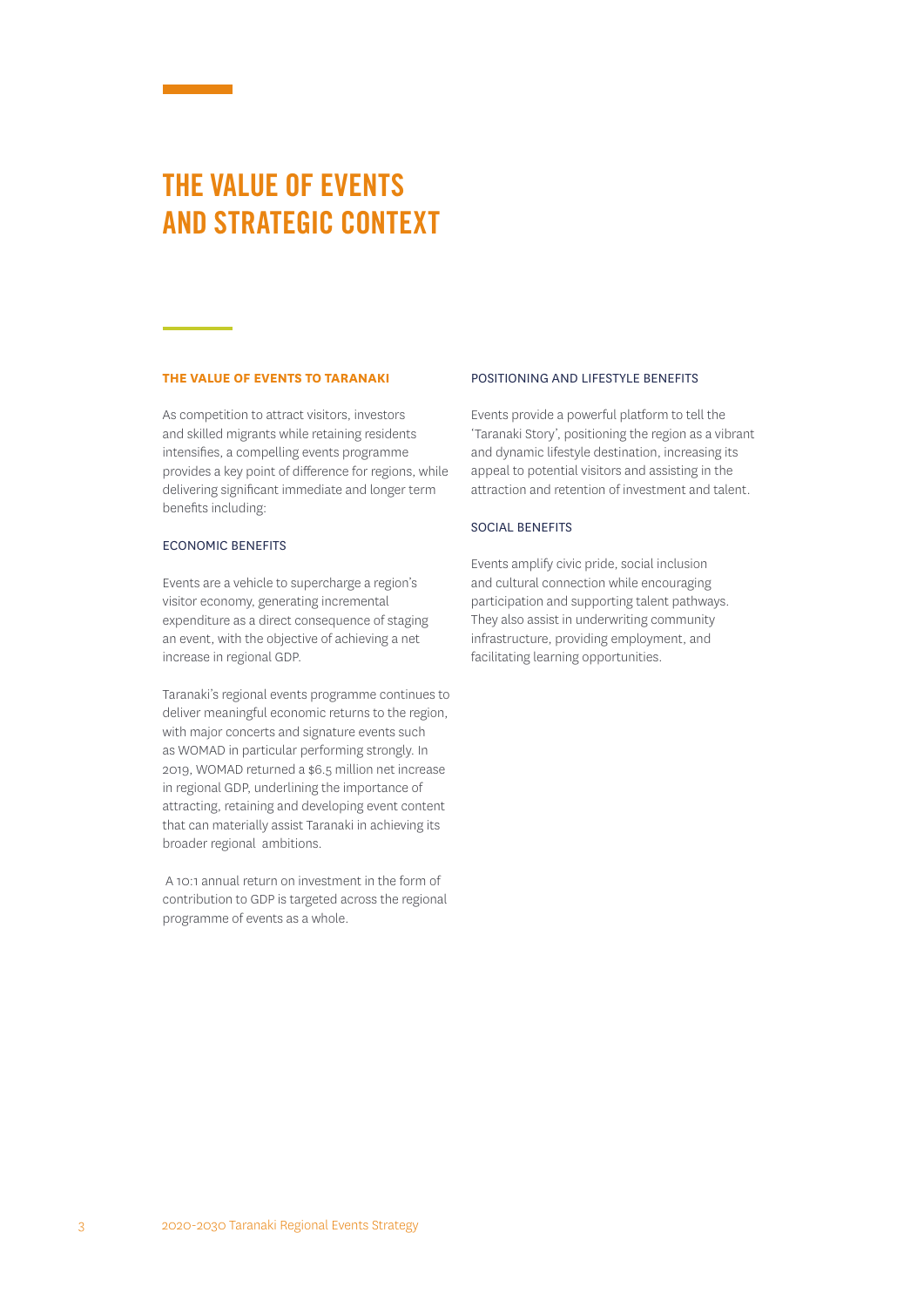#### **STRATEGIC ALIGNMENT**

Tapuae Roa: Make Way for Taranaki identified the development of a Regional Events Strategy as a priority for the region. A high-performing regional events programme will assist Taranaki in achieving the ambitions outlined in Tapuae Roa.

| <b>TAPUAE ROA OBJECTIVES</b>                                                                            | <b>ROLE OF REGIONAL EVENTS PROGRAMME</b>                                                                                                |
|---------------------------------------------------------------------------------------------------------|-----------------------------------------------------------------------------------------------------------------------------------------|
| Building an economy based on natural<br>competitive advantage powered by human<br>comparative advantage | $-$ Enhance and showcase the Taranaki lifestyle to<br>assist in the attraction and retention of talent                                  |
| Sustainably capture greater value from the visitor<br>sector                                            | Platform to share the 'Taranaki Story', increasing<br>awareness and appeal of the region as a<br>destination                            |
| Maintain/increase the quality of life                                                                   | Contribute to a vibrant and engaging region,<br>while enhancing cultural and social connections                                         |
| Celebrate and support Māori culture                                                                     | - Celebrate cultural identity and profile Māori<br>culture among visitors and the local community                                       |
| A strong and stable environment                                                                         | Opportunity to raise awareness and<br>engagement with environmental issues,<br>demonstrating Taranaki's commitment to<br>sustainability |

#### **STRATEGIC ALIGNMENT OF TAPUAE ROA AND THE 2020-2030 REGIONAL EVENTS STRATEGY**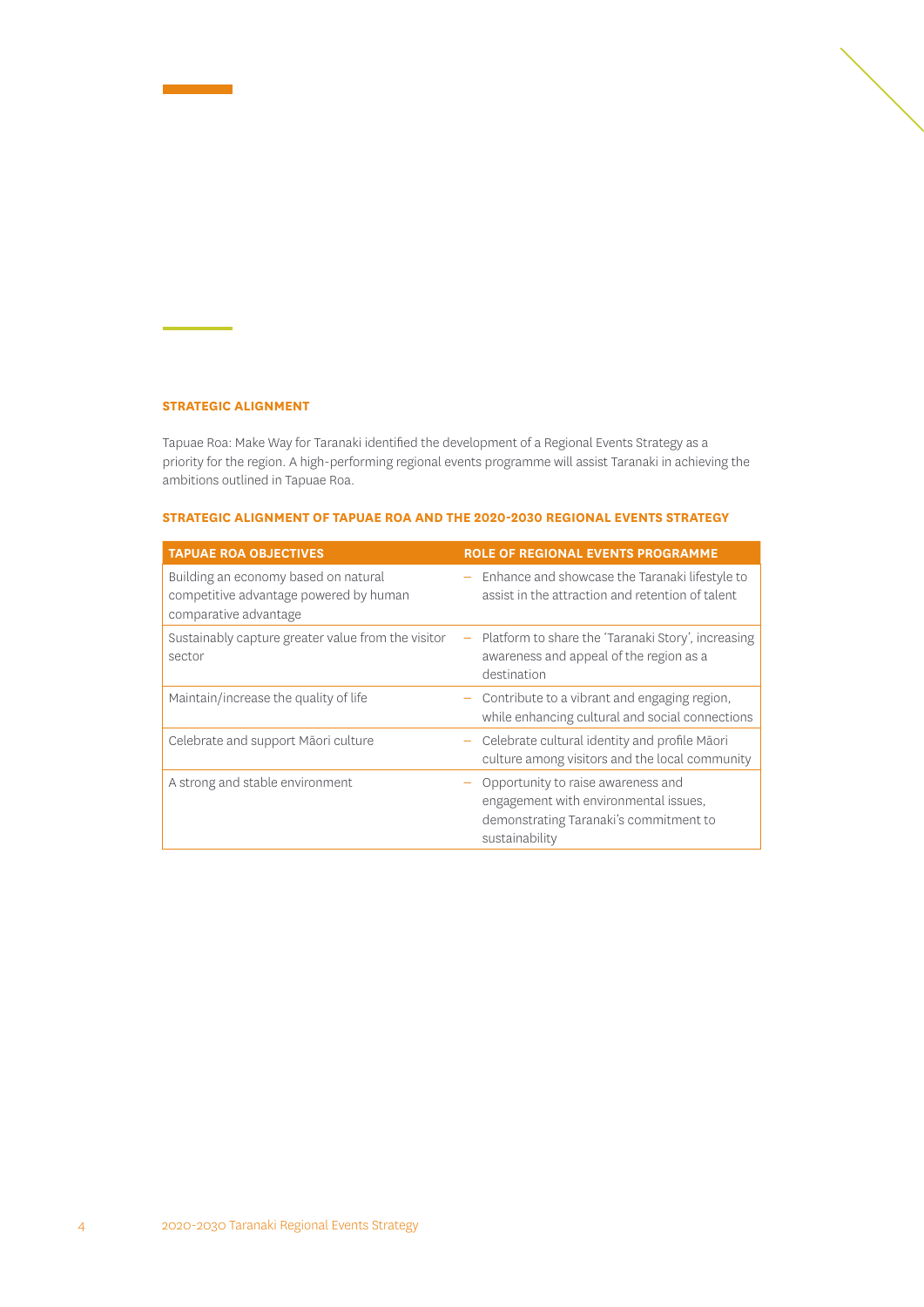### LEADERSHIP OF EVENTS IN TARANAKI

#### **ROLES AND RESPONSIBILITIES**

Multiple partners are involved in the attraction, development, implementation and leverage of events to maximise regional outcomes.

#### **VENTURE TARANAKI**

Venture Taranaki will oversee the implementation of the Strategy, including administering the Major Events Fund, facilitating regional coordination and reporting on outcomes. Venture Taranaki collaborates with public and private partners to support major event and Meetings, Incentive, Conferences, Exhibitions (MICE) attraction, development and leverage.

#### **DISTRICT COUNCILS**

Responsible for the attraction, funding, development and delivery of events occurring within their boundaries, in addition to managing venue assets. New Plymouth (NPDC), Stratford (SDC) and South Taranaki District Councils (STDC) are all critical to the successful implementation of the Strategy. They collaborate with Venture Taranaki and other stakeholders to maximise regional benefits in the form of joint bids, enhanced regional leverage, and growing event footprints.

#### **KEY PARTNERS**

The passion and support of event partners is crucial to a high-performing regional events programme. Key partners in the attraction, funding, development, leverage and delivery of events across the region include iwi, Taranaki Regional Council (TRC), Sport Taranaki, event owners and promoters (such as TAFT, owners, conference event owners/operators), the broader private and public sectors, philanthropic partners and central government.

#### **RESIDENTS**

Residents' proactive engagement with, and attendance at, events has played a substantial role in establishing Taranaki as a leading events destination.

The support of Taranaki residents, who understand and appreciate the broader contribution the regional events programme makes to the community, continues to be critical to the region's success.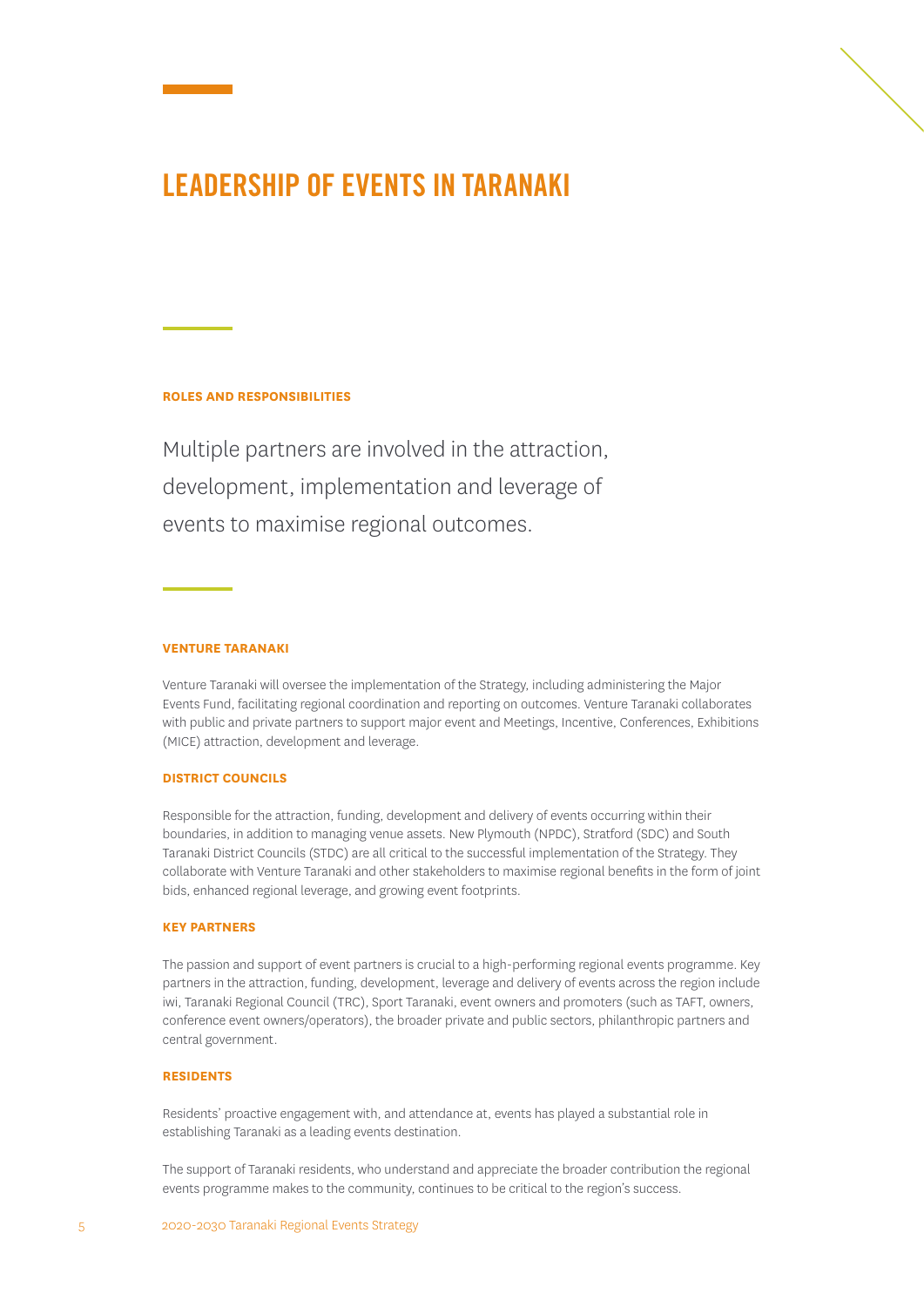## EVENT CLASSIFICATION

The Strategy employs the following event definitions and classifications:

| <b>CLASSIFICATION</b>                                                 | <b>DESCRIPTION</b>                                                                                                                                                                                                                                                  | <b>LEAD AGENCIES</b>                                                                                                                   |
|-----------------------------------------------------------------------|---------------------------------------------------------------------------------------------------------------------------------------------------------------------------------------------------------------------------------------------------------------------|----------------------------------------------------------------------------------------------------------------------------------------|
| Signature Event                                                       | A regularly occurring event that<br>generates a minimum of 10,000<br>incremental visitor nights,<br>contributes a minimum of \$5m to<br>regional GDP and achieves significant<br>promotion of the region through<br>national and/or international media<br>exposure | Venture Taranaki and District Councils                                                                                                 |
| Major Event<br>(Economic/Profile)                                     | An event that generates a minimum<br>of 2,000 incremental visitor nights<br>and/or promotes the region by<br>achieving significant national and/or<br>international media exposure                                                                                  | Venture Taranaki and District Councils                                                                                                 |
| Major Event<br>(Social)                                               | An event that measurably generates<br>significant immediate and long term<br>social benefits such as enhanced<br>civic pride, social inclusion,<br>cultural connection, education and<br>engagement with active recreation                                          | District Councils and Venture Taranaki*                                                                                                |
| <b>MICE</b><br>(Meetings, Incentives,<br>Conferences and Exhibitions) | Significant meetings, conferences<br>and incentive events whose target<br>audience includes professionals,<br>academics, industry associations,<br>clubs and societies                                                                                              | Venture Taranaki, District Councils and<br>conference venue owners/operators                                                           |
| Community Event                                                       | An event generally aligned to<br>philanthropic, cultural, sporting,<br>hobbyist, educational or<br>commemorative organisations whose<br>target audience is geographically<br>limited and is often of interest to<br>specific community segments                     | District Councils and Venture Taranaki*<br>Note: Community events are often independently<br>run without the involvement of an agency. |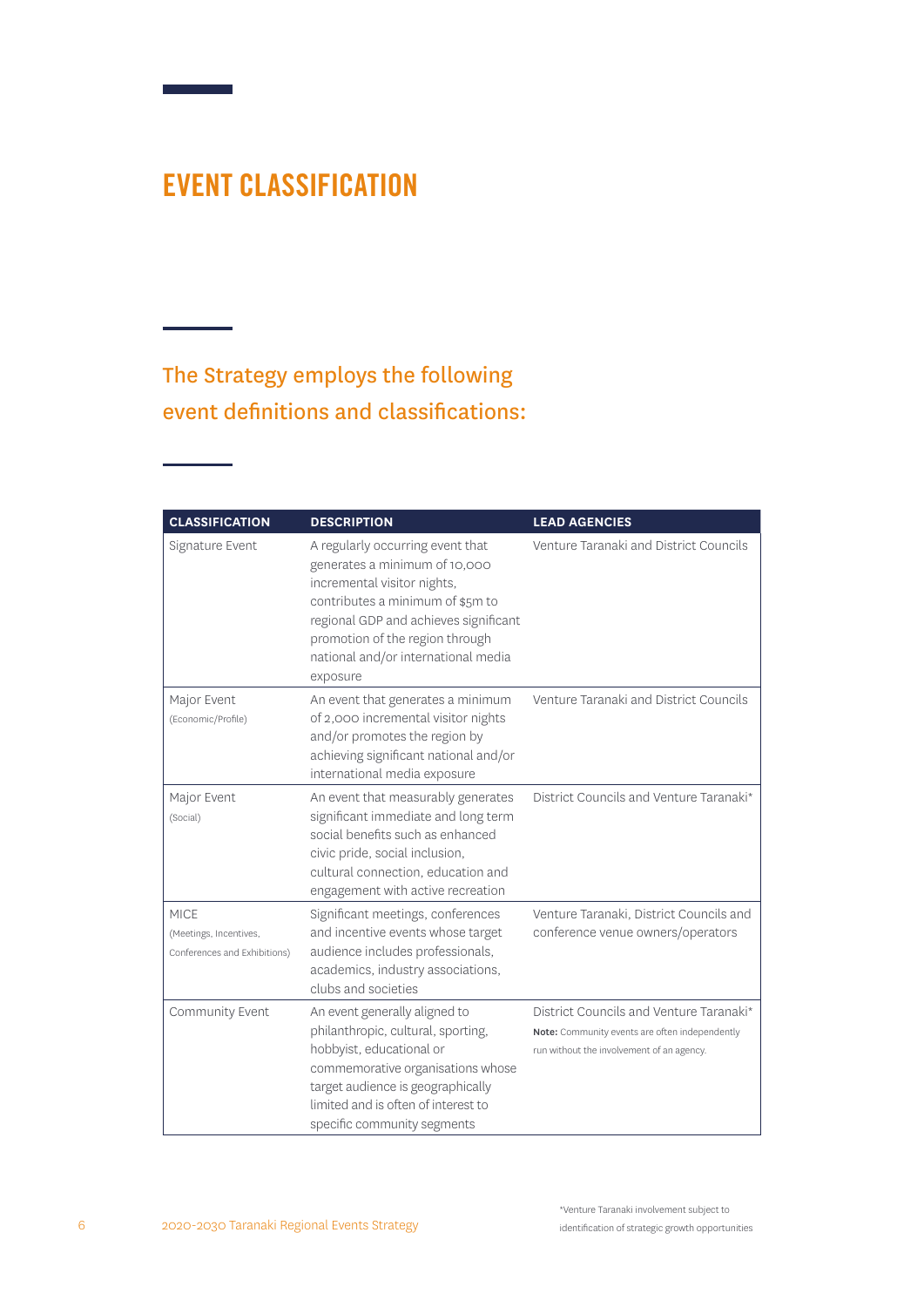### TARANAKI'S EVENT LANDSCAPE

Taranaki's ambition and capability have established the region as a leading events destination, however infrastructure constraints and intensifying competition present an increasing challenge.

#### **EVENT CAPABILITY**

Taranaki's ability to attract high profile events has underpinned its reputation for 'punching-aboveits-weight'. The capability and commitment of Venture Taranaki, District Councils and broader stakeholders continues to be a strength, however it is becoming increasingly challenging to compete with regions who are prioritising the development of their events programme alongside the attraction of visitors to their events and maximising investment in public infrastructure. For the region to achieve its ambitions, it is critical that appropriate capability and resources are in place.

#### **EVENT PROGRAMME**

While slightly skewed towards social outcomes, all the events that currently comprise Taranaki's regional events programme deliver economic, destination profile and social benefits, with some performing particularly strongly in certain areas. WOMAD and the Festival of Lights are currently the region's only 'signature events' by virtue of the significant economic, profile and social outcomes they achieve on a regular basis.

As with other regions, Taranaki's current regional events programme is heavily skewed towards the spring and summer months, reflecting seasonal weather variations, infrastructure constraints and domestic travel patterns. Current infrastructure constraints also make it challenging for Taranaki to attract elite sporting content.

When Yarrow Stadium reopens it will enable the region to compete more aggressively in this area.

#### **EVENT FUNDING**

Taranaki's major events programme is primarily funded through the New Plymouth District Council's Major Events Fund, which enables the region to attract, develop and retain content. The Fund is exclusively for events held, or predominantly held, within the New Plymouth District, and is administered by Venture Taranaki. While remaining competitive, the Fund has decreased in real terms over recent years although the establishment of a separate NPDC Venue Attraction Fund over this period and additional investment in the Festival of Lights must also be noted. SDC and STDC fund event content held within their boundaries, based on their own objectives.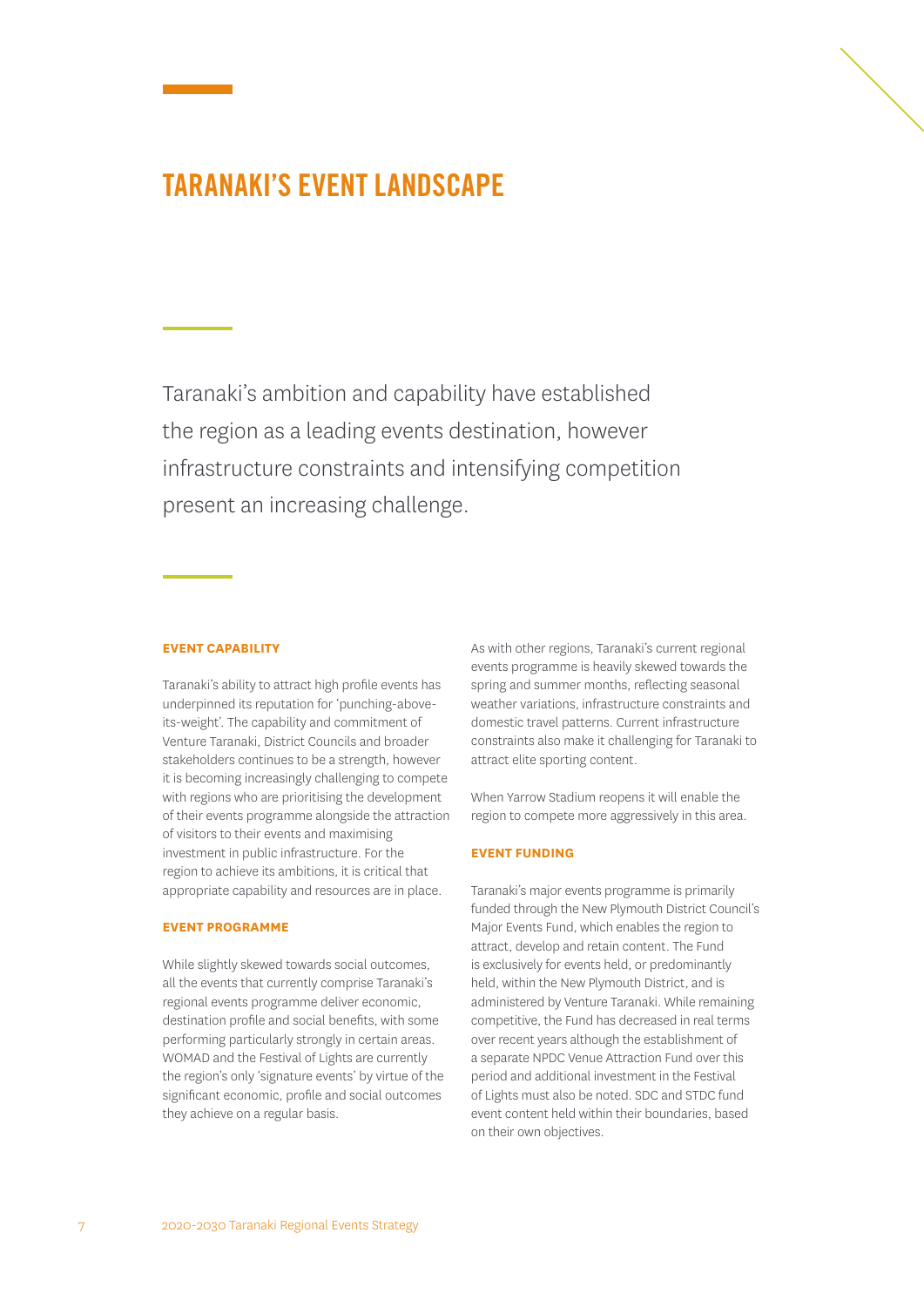Securing private investment can be challenging due to the region's smaller corporate sector and population relative to metro cities. However, the region benefits from the presence of multiple engaged philanthropic funders (i.e. community trusts) who fund events on an ad-hoc basis.

#### **EVENT INFRASTRUCTURE**

Infrastructure presents an increasing competitive disadvantage for Taranaki, magnified by the current significant reduction of Yarrow Stadium's current capacity. The iconic TSB Bowl of Brooklands and Pukekura Park Cricket Ground are also constrained by their capacity and facilities. The lack of a fitfor-purpose, indoor/outdoor multisport and large event/conference facility located near a major population hub hinders Taranaki's ability to attract events, and compromises community access.

Business events of up to 400-500 delegates are well catered for, however the absence of a sizeable fit-for-purpose conference venue makes larger gatherings a challenge. Furthermore, occasional accommodation constraints and internal and external access challenges such as public transport within the region, and a perceived lack of connectedness to main centres, can impact the region's capability to attract and deliver events.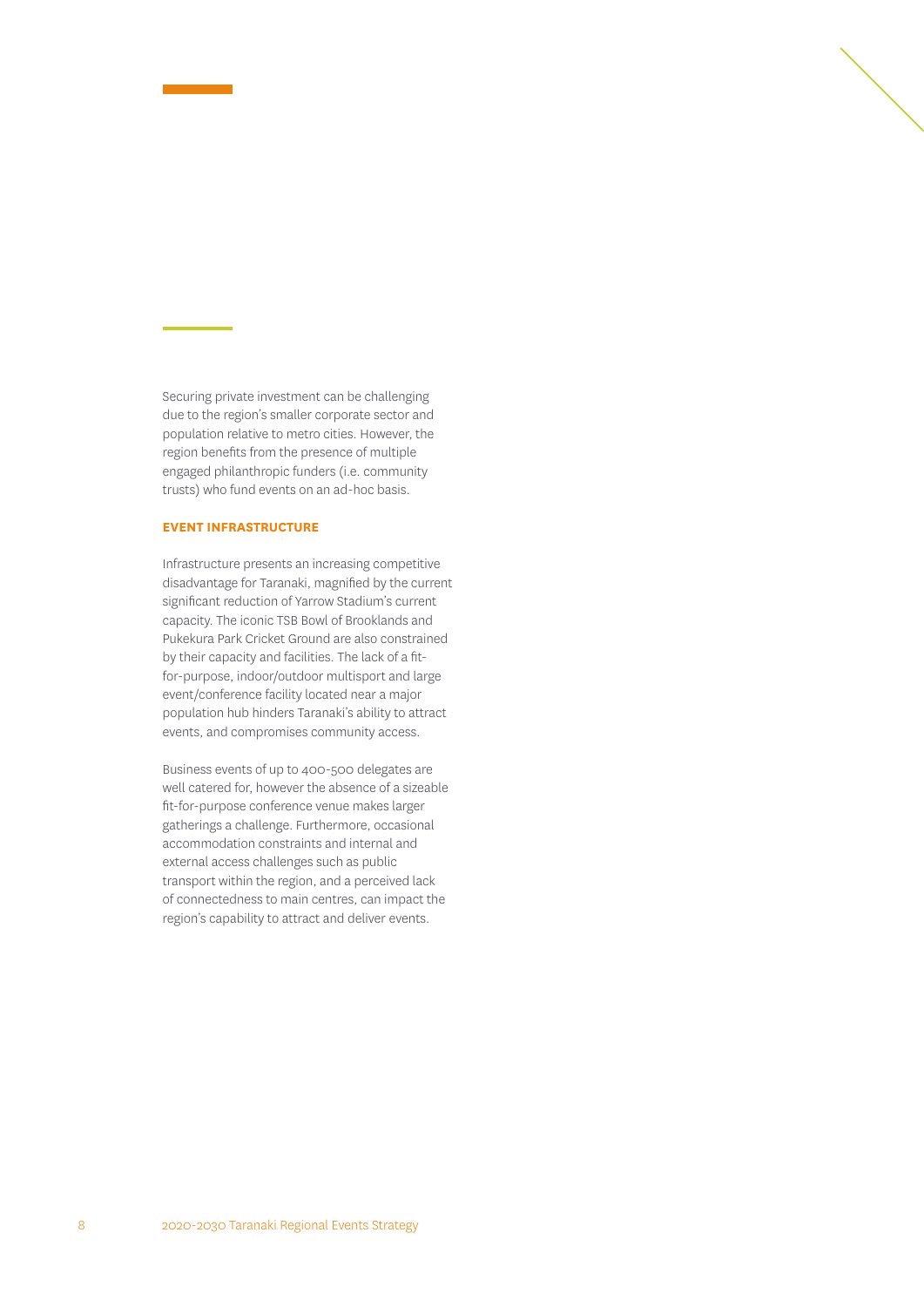## STRENGTHS, WEAKNESSES, OPPORTUNITIES AND THREATS

Taranaki must overcome internal and external challenges to best capitalise on future opportunities.

| <b>STRENGTHS</b>                                                                                                              | <b>WEAKNESSES</b>                                                                                                                                    |
|-------------------------------------------------------------------------------------------------------------------------------|------------------------------------------------------------------------------------------------------------------------------------------------------|
| Proactive and collaborative region, with an<br>experienced and capable local events industry                                  | Lack of fit-for-purpose indoor/multisport/<br>large conference or expo facilities located near<br>major population base                              |
| Strong public engagement, high propensity<br>to attend events and appreciative of broader                                     | Broader infrastructure constraints:                                                                                                                  |
| benefits                                                                                                                      | Yarrow Stadium and Pukekura Park unable<br>to host international cricket                                                                             |
|                                                                                                                               | TSB Stadium not compliant for elite sports                                                                                                           |
|                                                                                                                               | TSB Bowl of Brooklands capacity and lack of<br>fixed amenities                                                                                       |
|                                                                                                                               | Limited indoor/multisport/large conference<br>or expo facilities                                                                                     |
| Major Events Fund (NPDC) enables the<br>region to compete strongly for content, with<br>opportunity for philanthropic funding | Small population and local corporate sector<br>size relative to main centres increases<br>perceived promoter and external sponsor risk               |
| Iconic outdoor venues and natural spaces<br>(some capacity and infrastructure constraints)                                    | Commercial accommodation constraints for<br>major events and lack of venues capable of<br>accommodating large business events (of<br>400+ delegates) |
| Diverse regional events programme with a<br>growing regional footprint                                                        | Regional events programme is skewed towards<br>summer months and weeks pre and post                                                                  |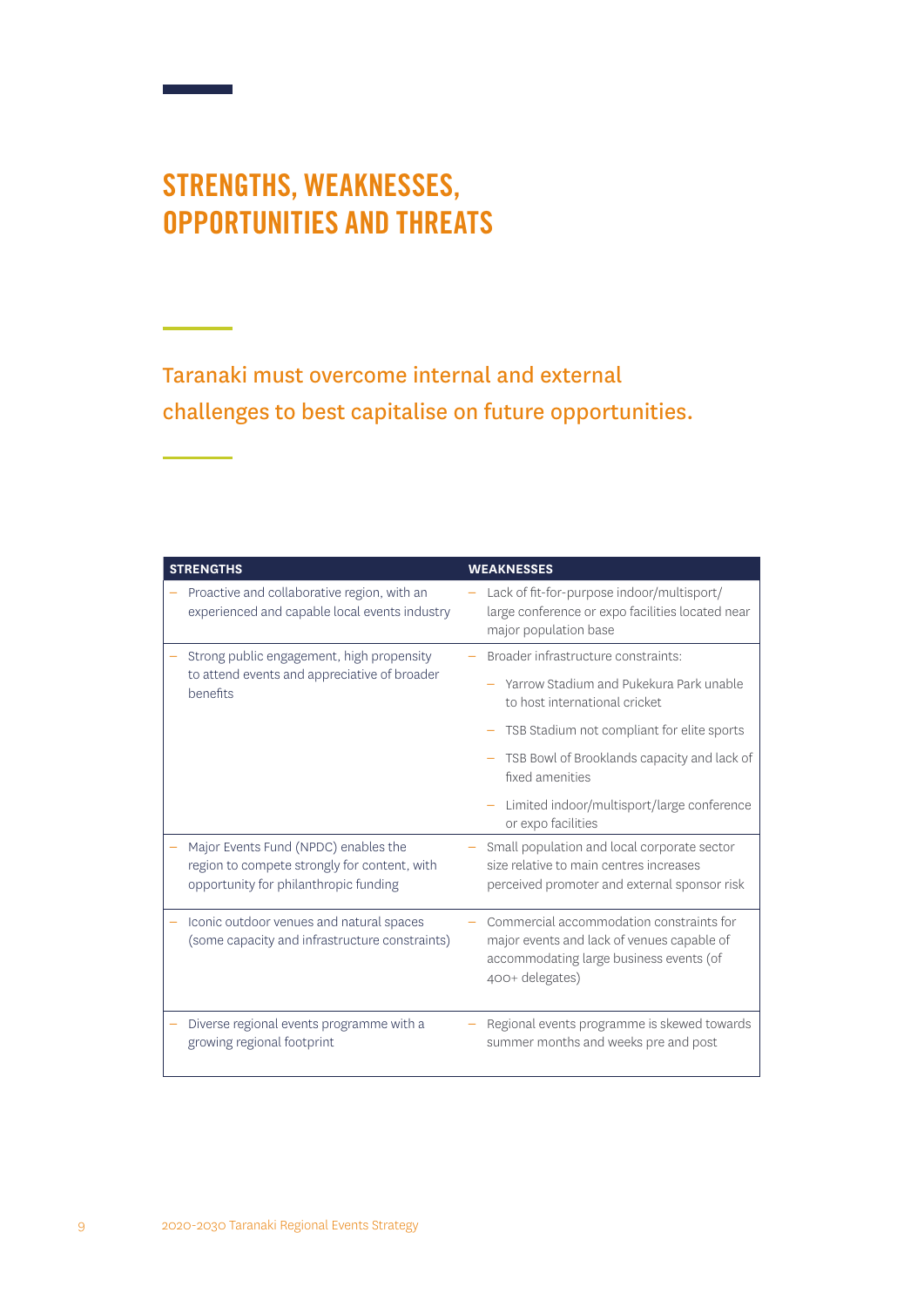| <b>OPPORTUNITIES</b>                                                                                                                                                                                                                                   | <b>THREATS</b>                                                                                                                                                                                                    |
|--------------------------------------------------------------------------------------------------------------------------------------------------------------------------------------------------------------------------------------------------------|-------------------------------------------------------------------------------------------------------------------------------------------------------------------------------------------------------------------|
| Spending power and increasing discretionary<br>time of Baby Boomers who seek experiences<br>and are increasingly attending events                                                                                                                      | Intensifying competition to attract and host<br>events as regions prioritise destination appeal<br>and return on public infrastructure investment                                                                 |
| Growing influence and spending power of<br>Gen X, Millennials and Gen Z, who prioritise<br>experiences, travel and alignment to social<br>values, presenting an opportunity; to capture<br>immediate value and aid talent attraction, and<br>retention | Competition for discretionary spend and time<br>as a result of:<br>Flat economic forecast<br>Increasing entertainment alternatives<br>Shifting in consumption trends, e.g.<br>broadcast vs. live event attendance |
| Exploring opportunities to establish and grow<br>key cultural assets and offerings that are<br>unique to the region                                                                                                                                    | Potential for ongoing global economic<br>uncertainty to contract the domestic economy<br>and impact the ability to attract international<br>event content                                                         |
| Formalising partnerships with domestic<br>and international destinations to increase<br>effectiveness and efficiency of event content<br>attraction                                                                                                    | Continuing challenge of securing significant<br>public/private investment due to economic<br>forecast and intensifying competition                                                                                |
| Focusing on business events aligned to key<br>sectors targeted for acceleration                                                                                                                                                                        |                                                                                                                                                                                                                   |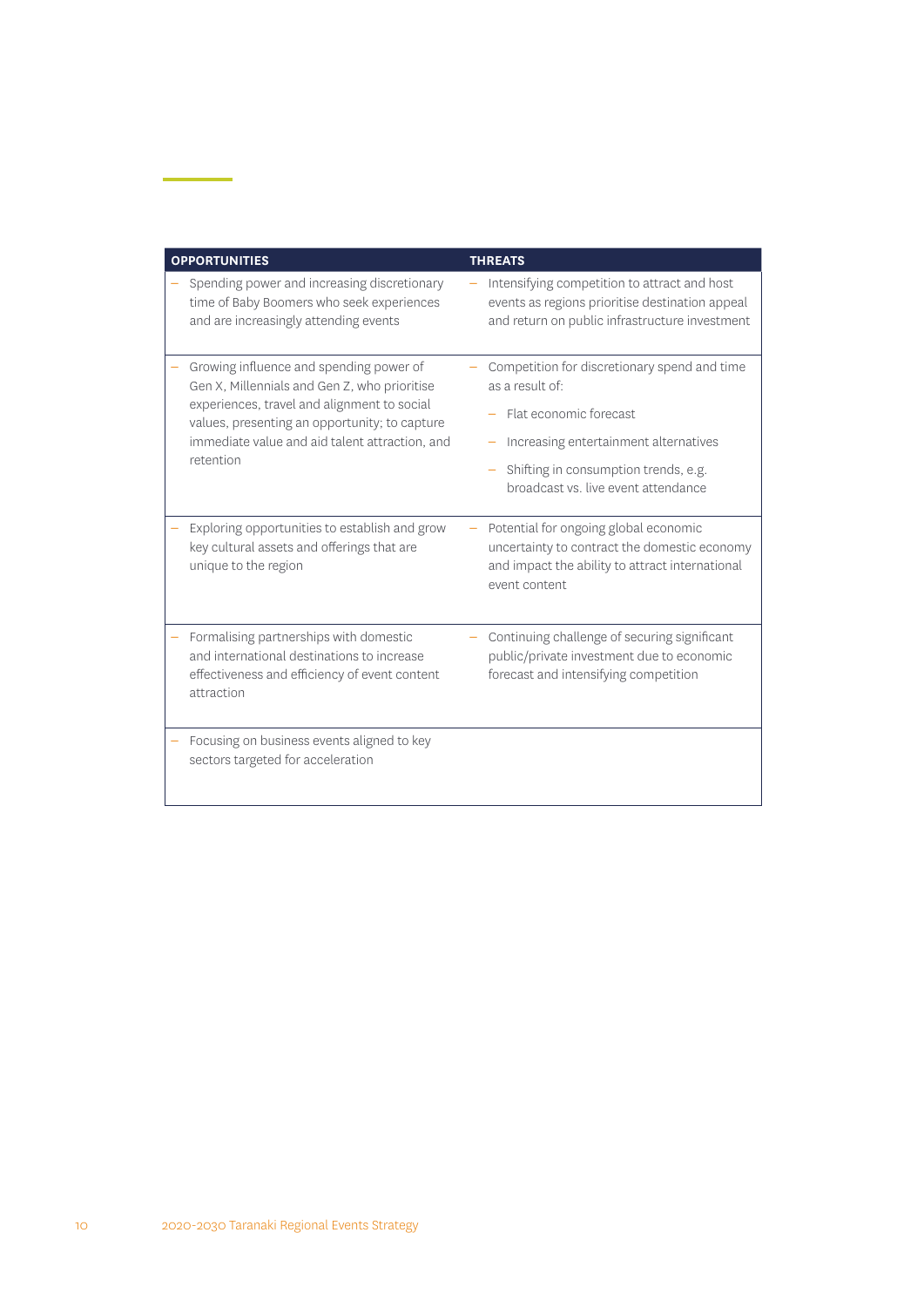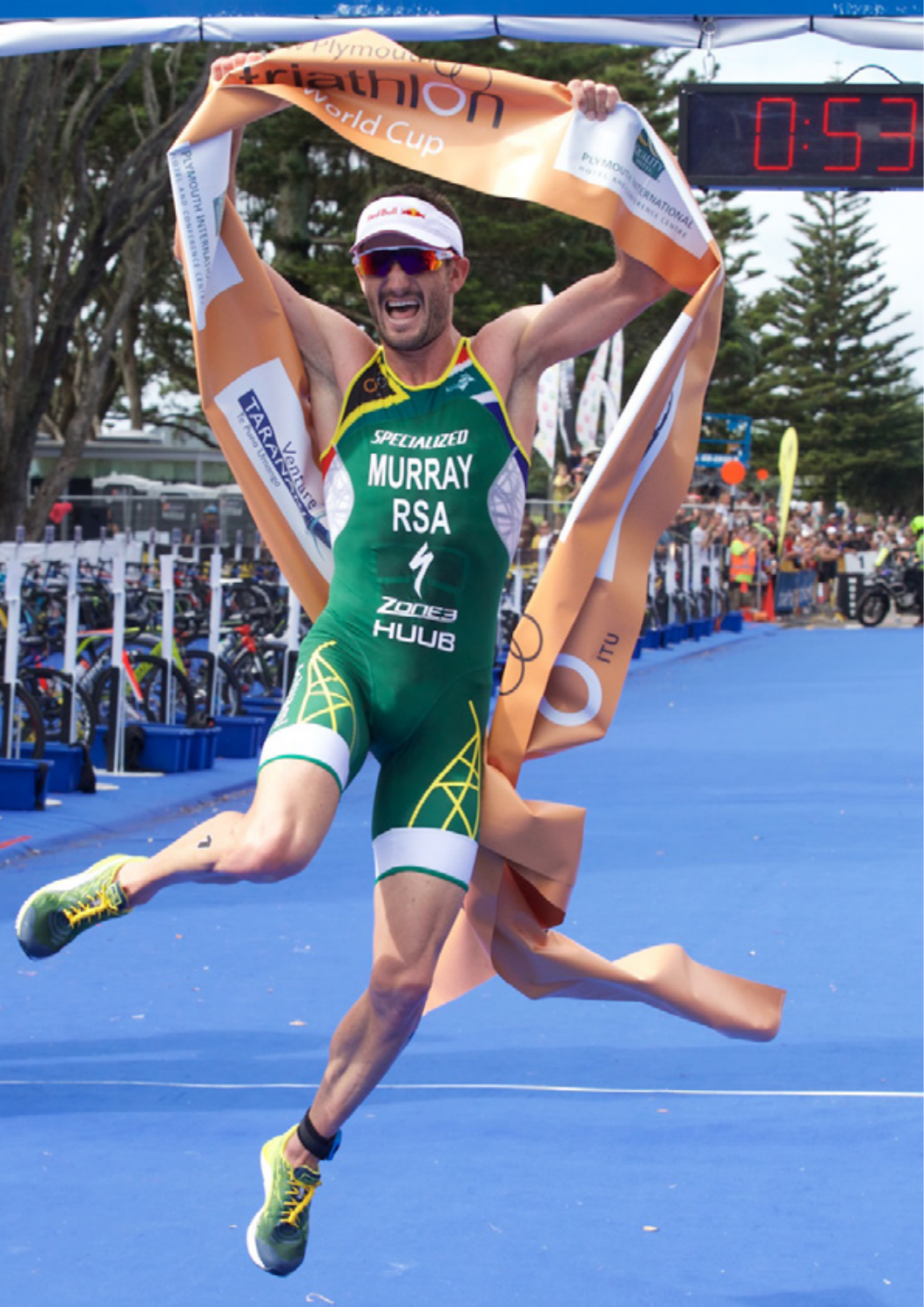### THE 2030 VISION

With a proven track record of consistently attracting and delivering high profile events, Taranaki is bold in its future ambitions.

### 2020-2030 REGIONAL EVENTS STRATEGY VISION

Taranaki is recognised as New Zealand's leading regional events destination.

### MISSION OF THE 2020-2030 REGIONAL EVENTS STRATEGY

To build a sustainable and coordinated regional events programme that maximises immediate economic, social and tourism benefits, whilst supporting Taranaki's long term regional growth objectives and environmental goals.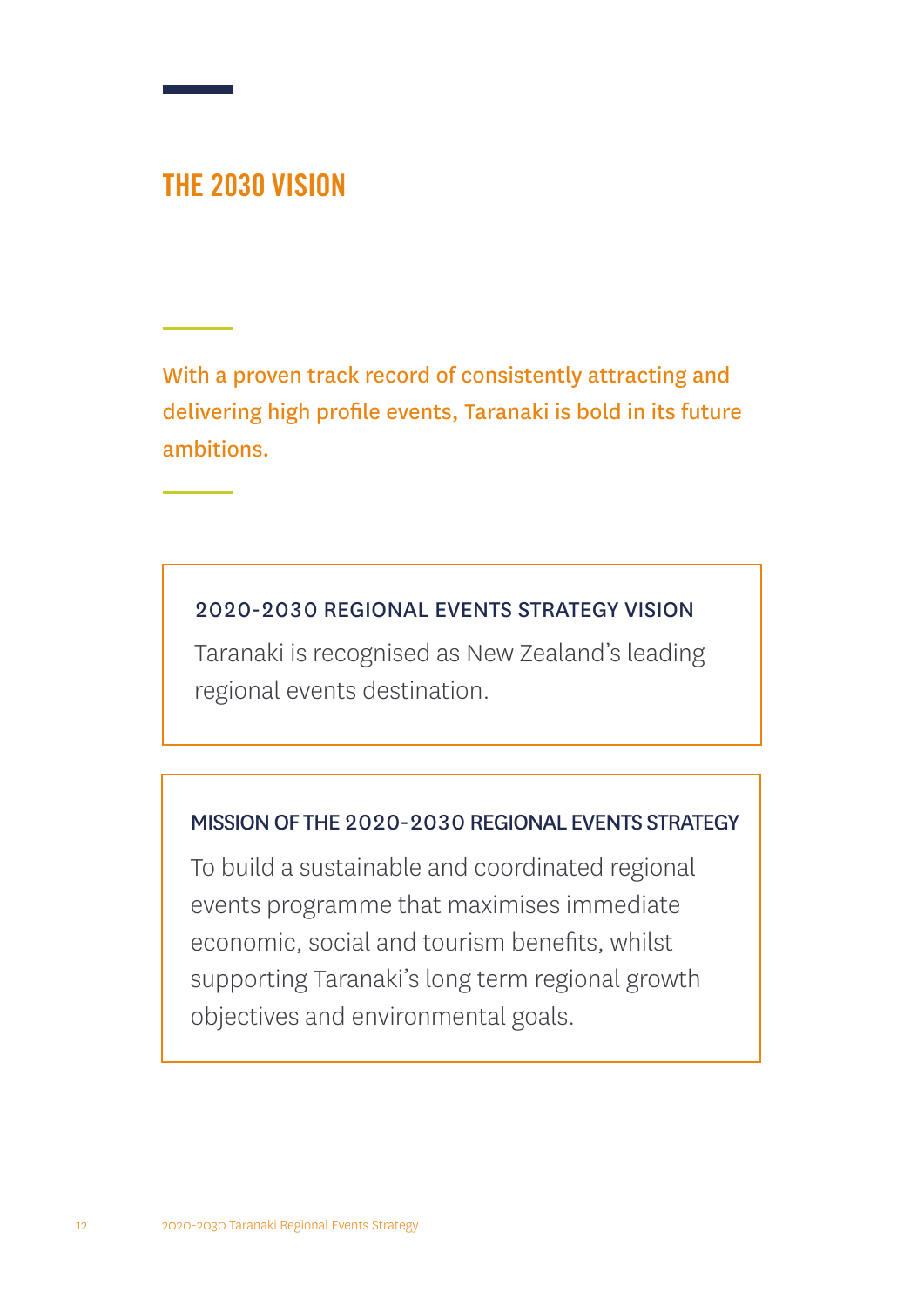### VALUES

The following values will inform long term and day-today decision making and interactions.

| <b>KAITIAKITANGA</b>  | Long term thinking - the decisions we make today |
|-----------------------|--------------------------------------------------|
| <b>GUARDIANSHIP</b>   | enable where we want to go tomorrow              |
|                       |                                                  |
| <b>WHANAUNGATANGA</b> | Strong connections enable us to think global and |
| <b>RELATIONSHIPS</b>  | act local                                        |
|                       |                                                  |
| <b>MANAAKITANGA</b>   | We care for each other, welcome our guests and   |
| <b>RESPECT</b>        | look after our region                            |
|                       |                                                  |
| <b>KOTAHITANGA</b>    | Stronger together - great collaboration leads to |
| <b>UNITY</b>          | great outcomes                                   |
|                       |                                                  |
| <b>RANGATIRATANGA</b> | We seek to inspire, guide and support our        |
| <b>LEADERSHIP</b>     | stakeholders to succeed                          |
|                       |                                                  |
| <b>TŪTURU</b>         | Our events programme authentically reflects and  |
| <b>AUTHENTICITY</b>   | profiles our region                              |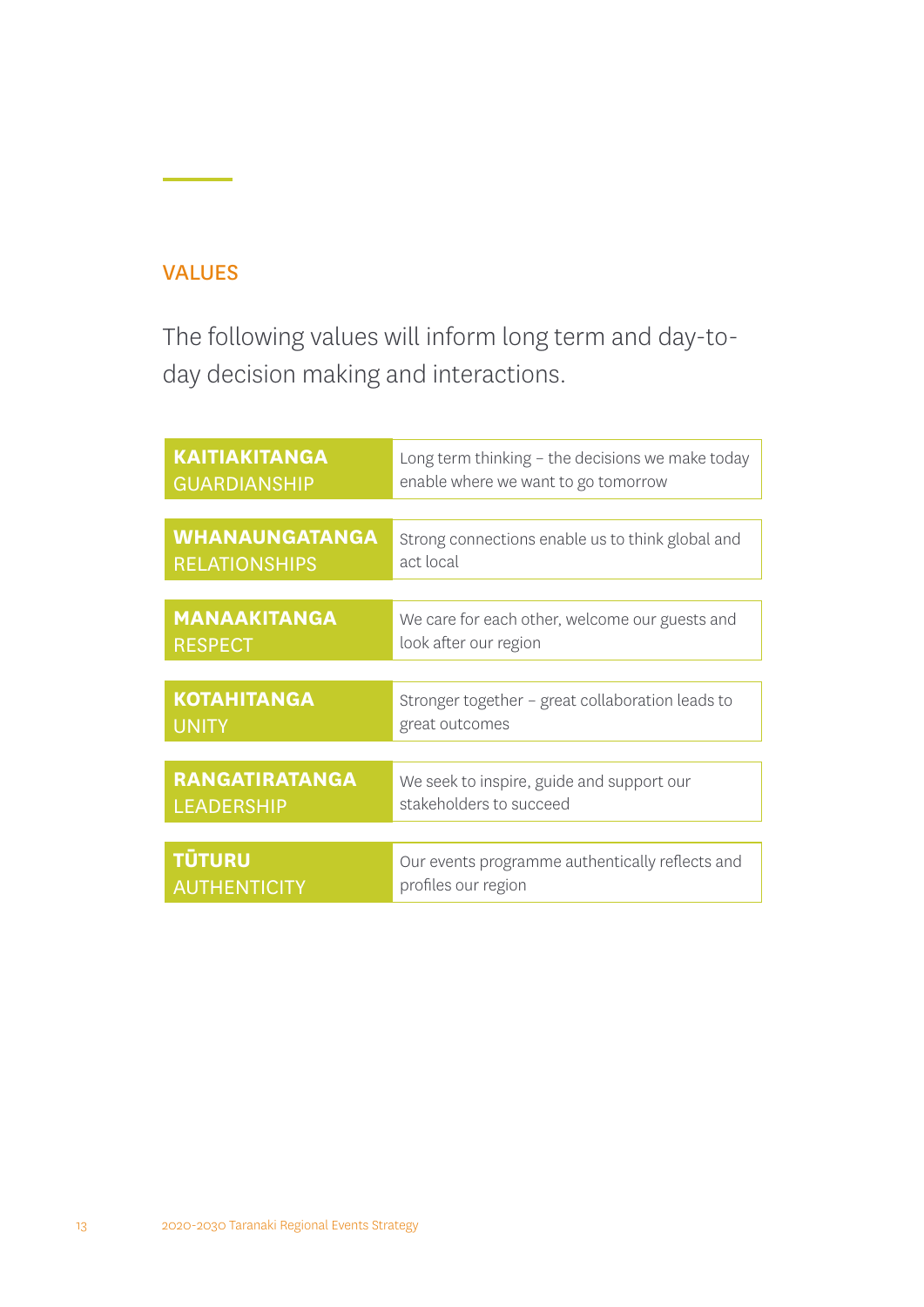## KEY OBJECTIVES

The 2030 Vision is underpinned by objectives spanning key economic, profile, social and infrastructure drivers.

| <b>OBJECTIVE ONE</b>                                                                      | 2030 TARGET                                                                                                                                              | <b>MEASURE</b>                                                              |
|-------------------------------------------------------------------------------------------|----------------------------------------------------------------------------------------------------------------------------------------------------------|-----------------------------------------------------------------------------|
| <b>Attract More:</b>                                                                      | $-$ 3 x regular signature events                                                                                                                         | GDP impact<br>$\overline{\phantom{m}}$                                      |
| Attract incremental<br>visitation (new and<br>repeat) and enable<br>greater value capture | 8 x major economic/profile events<br>per year (with the objective of<br>more than 50% occurring on an<br>annual basis)<br>100% increase in the number of | - Visitation and visitor nights<br>Central Government measurement<br>(MICE) |
|                                                                                           | 50+ pax business events hosted<br>annually in the region                                                                                                 |                                                                             |

| <b>OBJECTIVE TWO</b>     | 2030 TARGET                       | <b>MEASURE</b>                       |
|--------------------------|-----------------------------------|--------------------------------------|
| Showcase and             | Increased awareness of, and       | Event attendee perceptions (visitor) |
| <b>Promote Taranaki:</b> | intent to visit, Taranaki         | Perception surveys                   |
| Positively profile the   | Increased visitation and visitor  | Level of exposure and recall into    |
| region and promote       | nights                            | key markets                          |
| active internal and      | $-$ The perception of Taranaki is | Social media engagement (internal    |
| external advocacy        | positive                          | and external) around events          |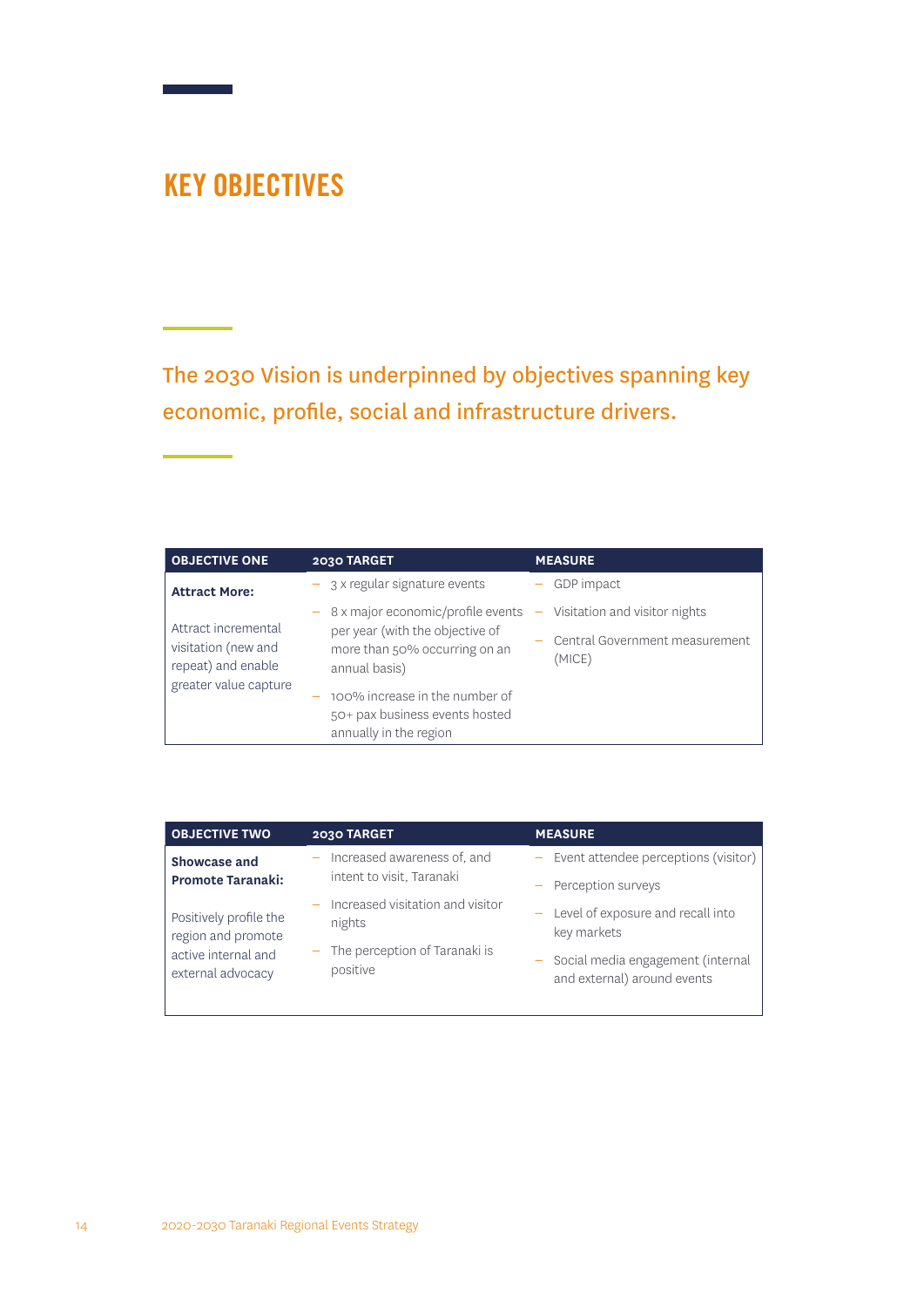and the state of the state of

| <b>OBJECTIVE THREE</b>                                                                                                                           | 2030 TARGET                                                                                                                    | <b>MEASURE</b>                                                                                   |
|--------------------------------------------------------------------------------------------------------------------------------------------------|--------------------------------------------------------------------------------------------------------------------------------|--------------------------------------------------------------------------------------------------|
| <b>Enhance Quality</b><br>of Life:                                                                                                               | 90%+ average attendee<br>satisfaction rating with event<br>experience                                                          | Event attendee perceptions<br>-<br>(visitors and residents)<br>- Community perceptions of events |
| Enhance regional<br>vibrancy, social<br>inclusion and<br>connection, and civic<br>pride, supporting<br>the attraction and<br>retention of talent | 90%+ average community<br>satisfaction rating with event<br>programme<br>100% of events have an<br>environmental plan in place | (e.g. community value)<br>- Environmental impact                                                 |

| Venue utilisation and revenue<br>- Annual venue reporting<br><b>Maximise Return on</b><br>targets are annually met or<br><b>Public Infrastructure</b><br>Utilisation of council venues<br>exceeded<br>Investment:<br>Utilisation of new or upgraded<br>90%+ average community<br>council venues<br>satisfaction rating with venues<br>Maximise return on<br>investment in regional<br>Community surveys | <b>OBJECTIVE FOUR</b> | 2030 TARGET | <b>MEASURE</b> |
|---------------------------------------------------------------------------------------------------------------------------------------------------------------------------------------------------------------------------------------------------------------------------------------------------------------------------------------------------------------------------------------------------------|-----------------------|-------------|----------------|
| infrastructure and<br>public spaces                                                                                                                                                                                                                                                                                                                                                                     |                       |             |                |

| <b>OBJECTIVE FIVE</b>                                                                                                   | 2030 TARGET                                                                                                             | <b>MEASURE</b>                                                                     |
|-------------------------------------------------------------------------------------------------------------------------|-------------------------------------------------------------------------------------------------------------------------|------------------------------------------------------------------------------------|
| <b>Broaden the Benefits</b><br>of the Programme:                                                                        | 15% of events held during off-<br>peak                                                                                  | Number of events held during off-<br>-<br>peak period                              |
| Broaden the<br>geographic and<br>seasonal benefits of<br>the regional events<br>programme across the<br>year and region | Target 3 x collective bids<br>(involving two or more District<br>Councils) annually, subject to<br>content availability | Submission of collective bid<br>$\overline{\phantom{0}}$<br>Community survey<br>н. |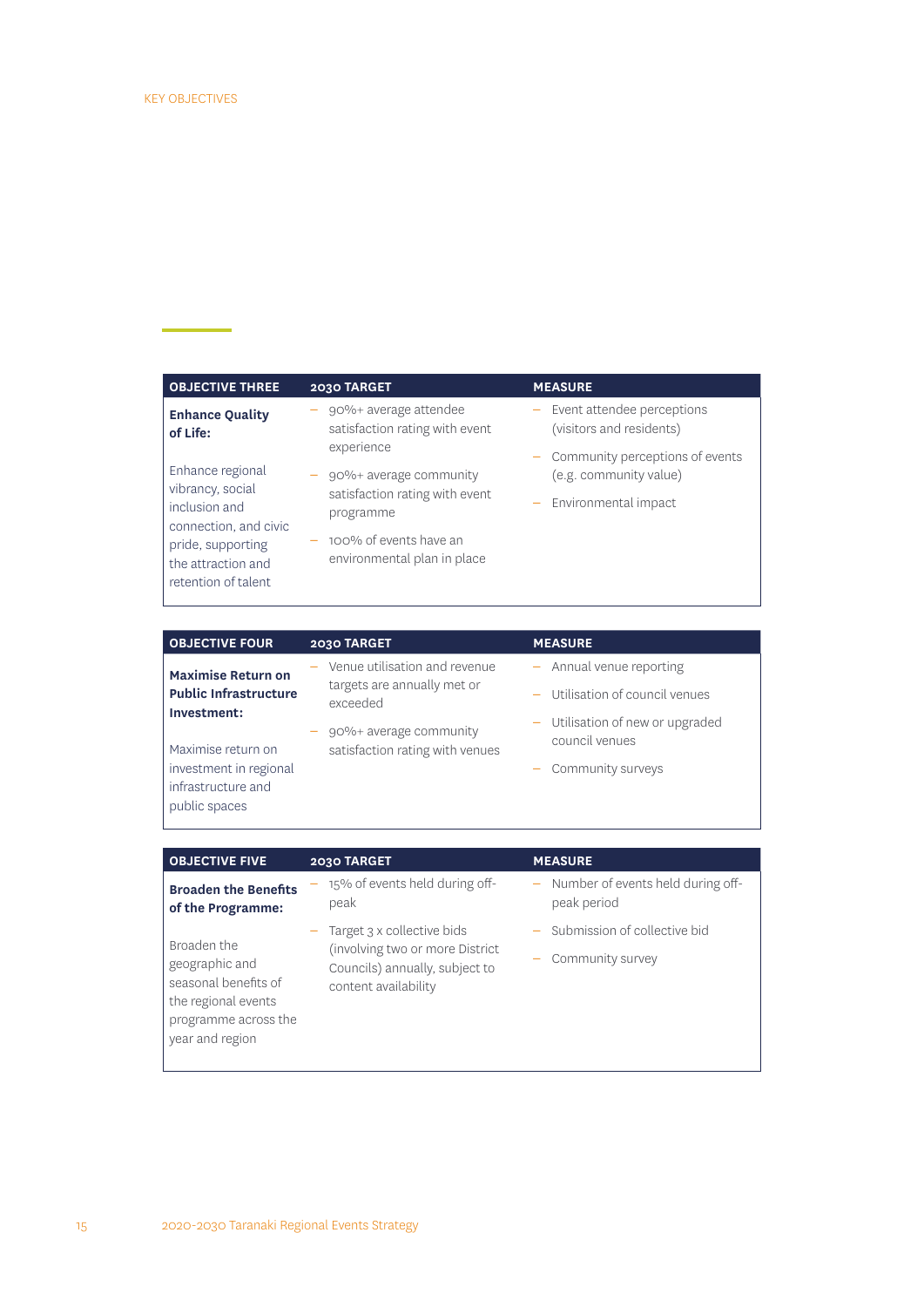### STRATEGIC PRIORITIES

Achieving the stated Vision will require a coordinated and collaborative regional effort across four key cross-cutting strategic priorities.

These strategic priorities are interdependent, being mutually reliant on each other; e.g. building a compelling regional events programme requires the right infrastructure to be in place, appropriate funding, and adequate internal capability to maximise outcomes.

While an elevated focus may be placed on any one priority from time to time, all four will inform the broader decision making process.

The collective achievement of the Vision's objective relies on success across all four strategic priorities, as guided by a set of practical associated actions.

#### 1. EVENT INFRASTRUCTURE

Identify and address region-wide event infrastructure gaps

#### 2. EVENT PROGRAMME

Proactively grow and restructure the events portfolio to deliver on the regional Vision and objectives

#### 3. EVENT FUNDING

Bring together and expand the public and private funding opportunities to maximise regional return on event investment

#### 4. EVENT CAPABILITY

Build on regional capability, collaboration and decision-making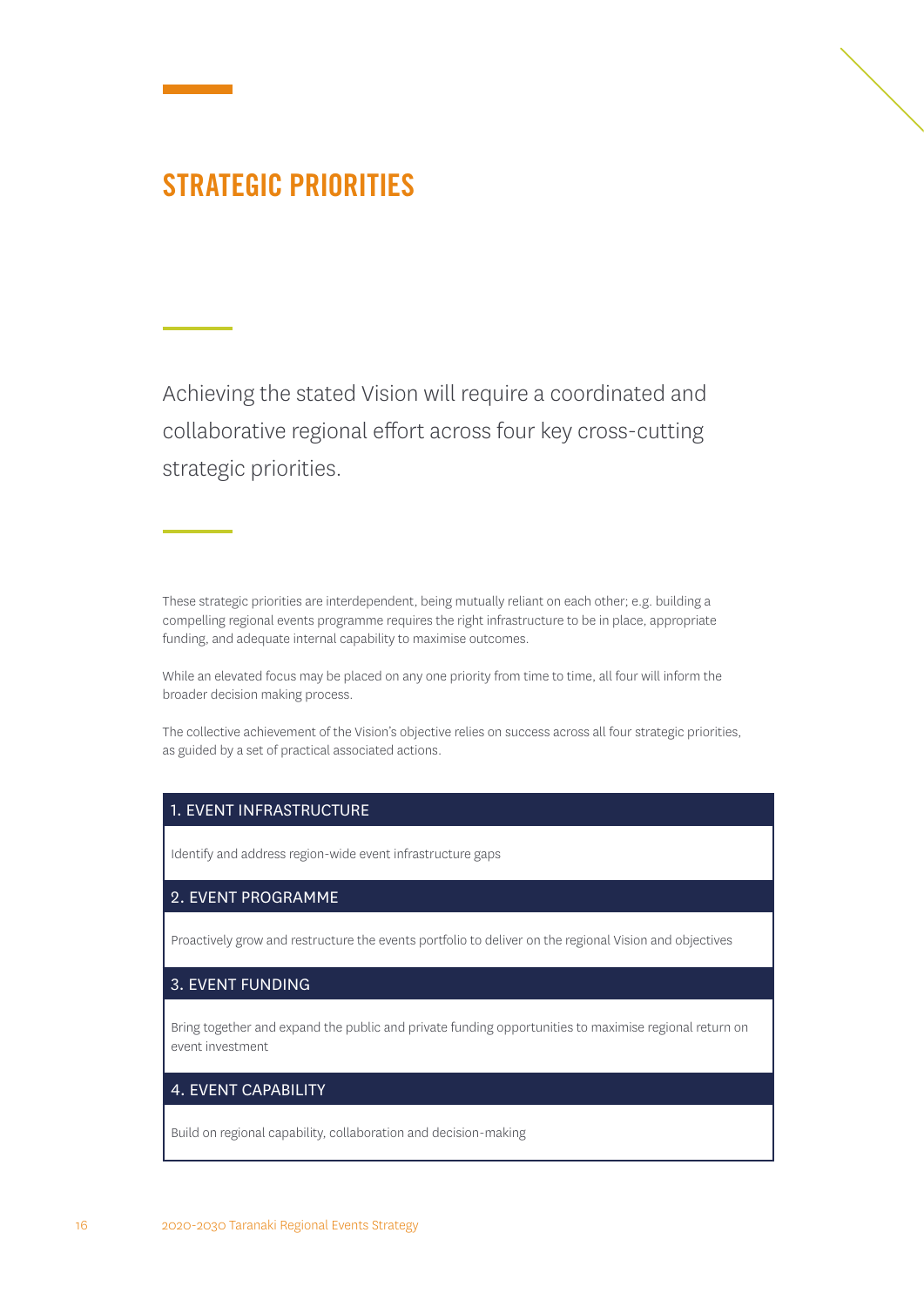## STRATEGIC PRIORITY ONE: EVENT INFRASTRUCTURE

The right infrastructure is critical to attracting high profile content and maximising outcomes.

**While Taranaki boasts iconic outdoor venues and enviable natural assets, some gaps constrain the region's ability to confidently compete for targeted event content.** 

**Areas of strategic focus:**

**NEW PLYMOUTH DISTRICT**

#### INFRASTRUCTURE CONSTRAINTS

The development of a fit-for-purpose, mixeduse facility is identified as critical to the region in competing for event content: especially those occurring off-peak and in shoulder seasons, for example secondary school sports and agegroup tournaments and large indoor events or conferences. Situating the facility in close proximity to major accommodation, retail and transport hubs would enable broader economic and social outcomes to be maximised.

Such a facility would also better serve the needs of a growing community; one often compromised by commercial event utilisation. Proactive advocacy for the development of a facility fit to meet the future needs of both the regional events programme (especially event owners), and, the broader community is therefore a primary focus of the Strategy.

Upgrading the TSB Bowl of Brooklands' capacity and facilities to both enhance content attraction and attendee experience should be explored.

Pukekura Park Cricket Ground can be preserved as a leading domestic venue, with any broader structural upgrades to be considered post the term of the Strategy.

#### YARROW STADIUM STRENGTHENING AND UPGRADE

With earthquake strengthening repairs to the main stands and other essential upgrades planned, focus must shift to ensure regular content is secured for maximum asset utilisation come reopening.

#### **STRATFORD DISTRICT**

The development of the Stratford Hockey Turf highlights the benefits of adopting a future focused approach, in which future opportunities are considered alongside broader community needs.

The resulting world-class facility enables the region to regularly attract high profile national and international content, while strengthening the sport and providing the community with access to highquality infrastructure.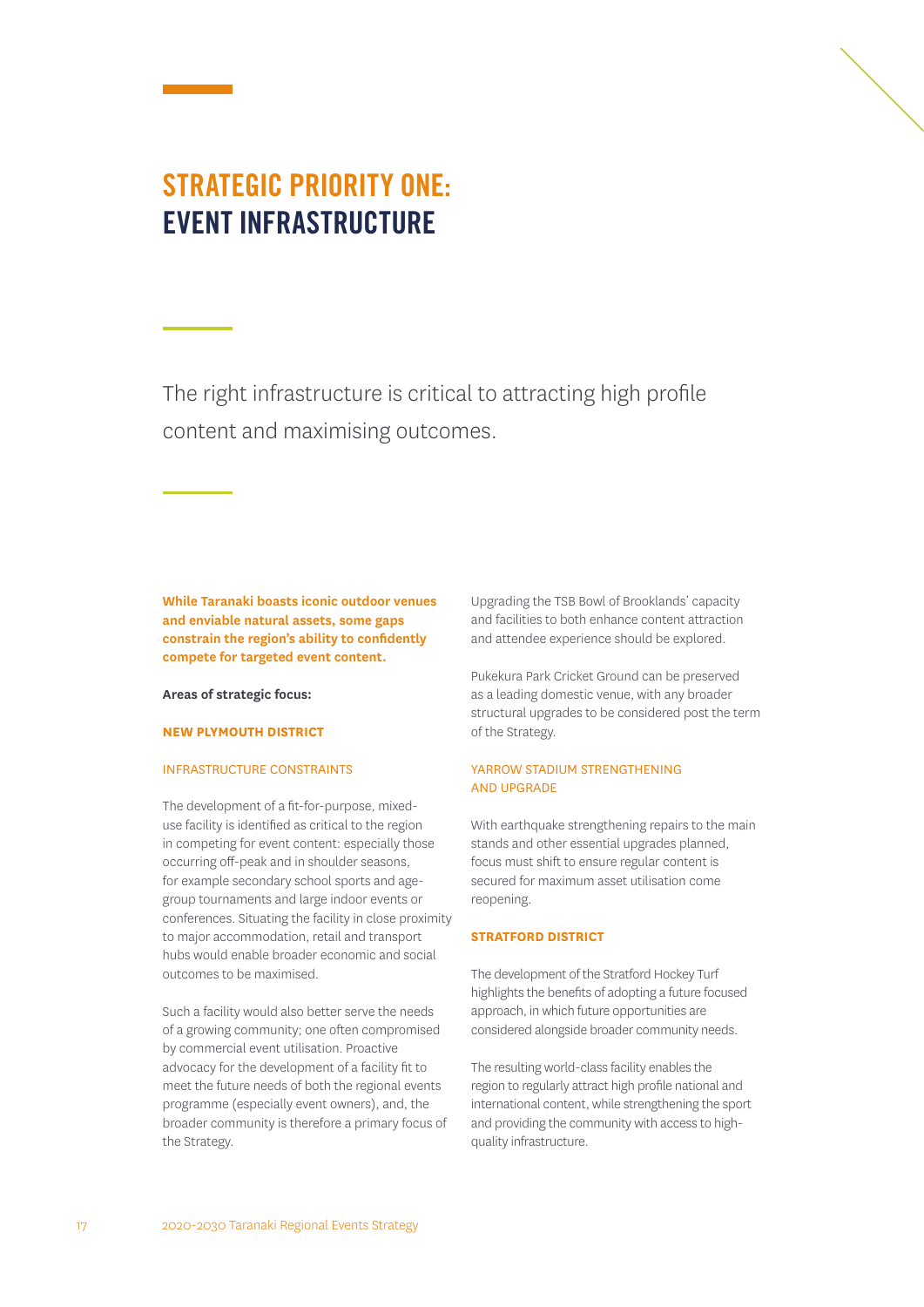A key focus for SDC moving forward will be maintaining this venue and others across the district venues to ensure that both community and event needs continue to be met. Opportunities to further utilise natural assets and broader infrastructure to host, support and leverage event content should also be explored.

#### **SOUTH TARANAKI DISTRICT**

The TSB Hub and surrounding facilitates remain critical to South Taranaki District's ability to consistently attract regional, national and international content.

As with the Stratford Hockey Turf, the TSB Hub requires regular maintenance and targeted investment to ensure that it remains a compelling venue for mass participation events such as the Taranaki Māori Rugby League Tournament.

Arts in the Park and Paepae in the Park demonstrate STDC's proactivity in the utilisation of natural assets and broader infrastructure, an approach that will continue to be an important enabler of future event growth.

#### **CONSIDERATION OF EVENT OPPORTUNITIES IN FUTURE INFRASTRUCTURE PLANNING**

The ongoing review of the region's broader infrastructure footprint will rightly be driven by future community needs and broader commercial factors. While all proposed infrastructure developments demonstrate merit, it is critical that future event opportunities and associated requirements are incorporated into the planning process.

Beyond the broader economic and social benefits that events provide to the community, they also assist in 'underwriting' facilities that may otherwise have been unaffordable, in addition to contributing to ongoing operational costs.

Venture Taranaki and District Councils will continue to advocate for the needs and potential of the regional event programme to be proactively considered when determining the feasibility of such projects.

#### **NATURAL ASSETS**

Natural assets (e.g. landscape and coastline) and broader infrastructure (e.g. roads and trails) present an opportunity to overcome some existing infrastructure gaps, while providing a platform to showcase the wider Taranaki region.

|                             | <b>EVENT INFRASTRUCTURE KEY ACTIONS</b>                                                                                                                                            | <b>TIMING</b>    |
|-----------------------------|------------------------------------------------------------------------------------------------------------------------------------------------------------------------------------|------------------|
| 1.                          | Proactively advocate for the development of a fit-for-purpose<br>indoor arena/multisport and conference hub, located in close<br>proximity to accommodation/transport/retail       | - Year 1 onwards |
| 2.                          | Explore feasibility of upgrading TSB Bowl of Brooklands<br>capacity and infrastructure to maintain its positioning as an<br>iconic national venue and maximise ongoing utilisation | - Year 1 onwards |
| $\mathcal{R}_{\mathcal{L}}$ | Explore opportunities to sustainably maximise use of natural<br>assets to overcome infrastructure constraints                                                                      | - Year 1 onwards |
| 4.                          | Proactively advocate for future event needs to be proactively<br>considered as part of ongoing rationalisation and coordination<br>of regional facilities                          | - Year 1 onwards |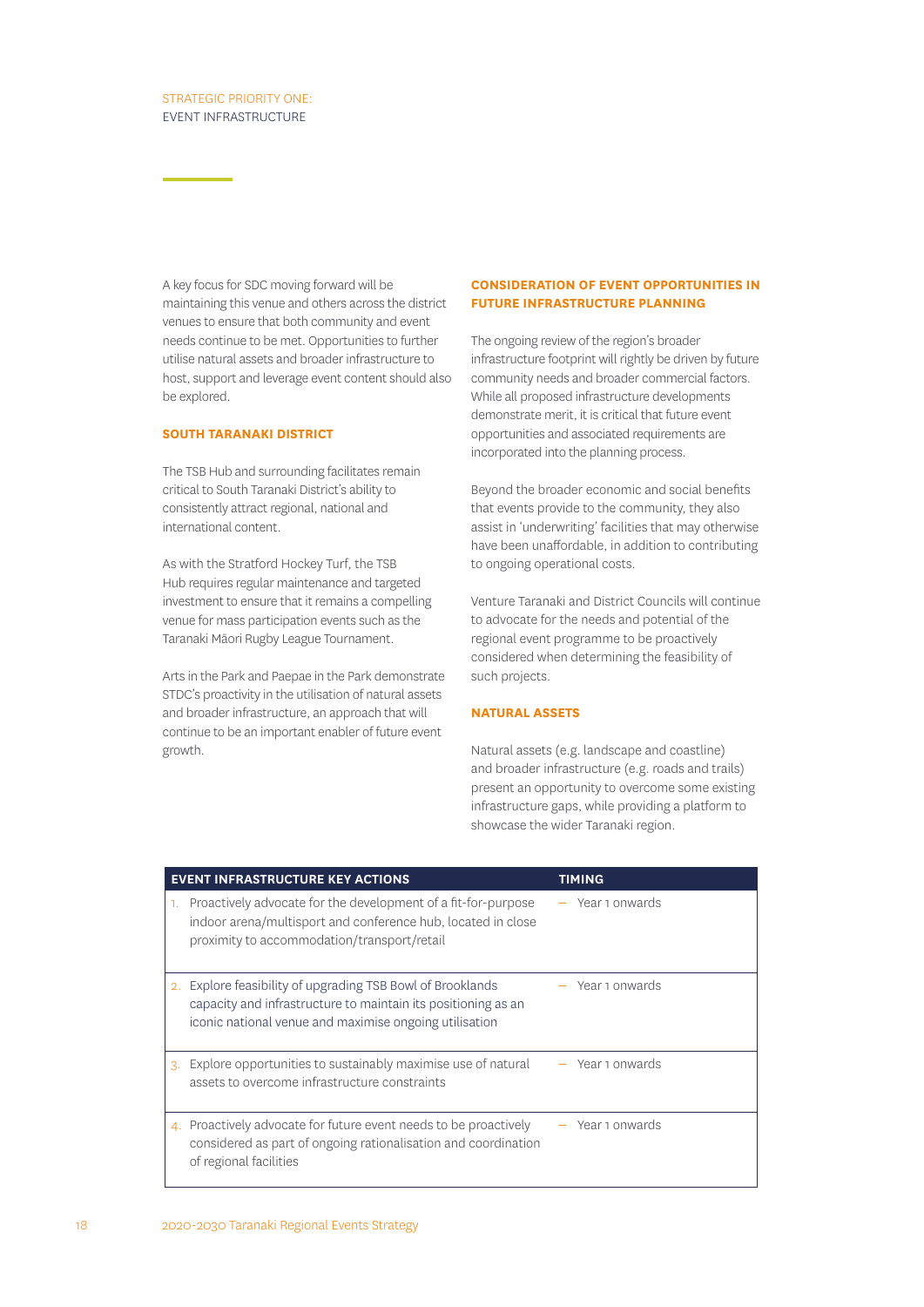### STRATEGIC PRIORITY TWO: EVENT PROGRAMME

Taranaki will continue to strategically and proactively build a high-performing regional events programme.

**Taranaki has gained a reputation as a leading events destination and already boasts a compelling regional events programme. Successful in both attracting and developing events, the challenge is now to maintain momentum in an increasingly competitive market.**

#### **Areas of strategic focus:**

#### **ENHANCING ECONOMIC OUTCOMES**

While maximising the broader benefits generated by events (e.g. social inclusion and cultural connection) remains a priority, a key focus for the next 10-years will be sustainable growth of the regional event programme's broader economic contribution, in line with the ambition of Tapuae Roa.

Key to achieving this goal will be the strategic attraction of new, and development of existing, events, with the objective for Taranaki to host three signature events and eight major economic/profile events per year by 2030.

#### **EVENT PROGRAMME GROWTH PATH**

#### 2020 BASELINE

#### **2 X SIGNATURE EVENTS PER YEAR**

- **WOMAD**
- **Festival of Lights**

#### **4 X ANNUAL MAJOR ECONOMIC/PROFILE EVENTS**

- **Taranaki Garden Festival**
- **NZ Tattoo & Art Festival**
- **AmeriCARna**
- **ITU Triathlon World Cup**

#### **ONE OR MORE ONE-OFF MAJOR ECONOMIC/PROFILE EVENTS**

– **E.g. major concerts & sporting events**

#### 2030 TARGET

#### **3 X SIGNATURE EVENTS PER YEAR**

**8 X MAJOR ECONOMIC/PROFILE EVENTS PER YEAR**  (WITH THE OBJECTIVE ON MORE THAN 50% OCCURRING ON AN ANNUAL BASIS)

This will require increasing the number of signature events from two in 2020, to three by 2030. The number of annual major economic/profile events must also increase to eight by 2030: 50% of which occur on an annual basis. It is therefore equally important that in addition to attracting and developing new content, existing content is retained or replaced.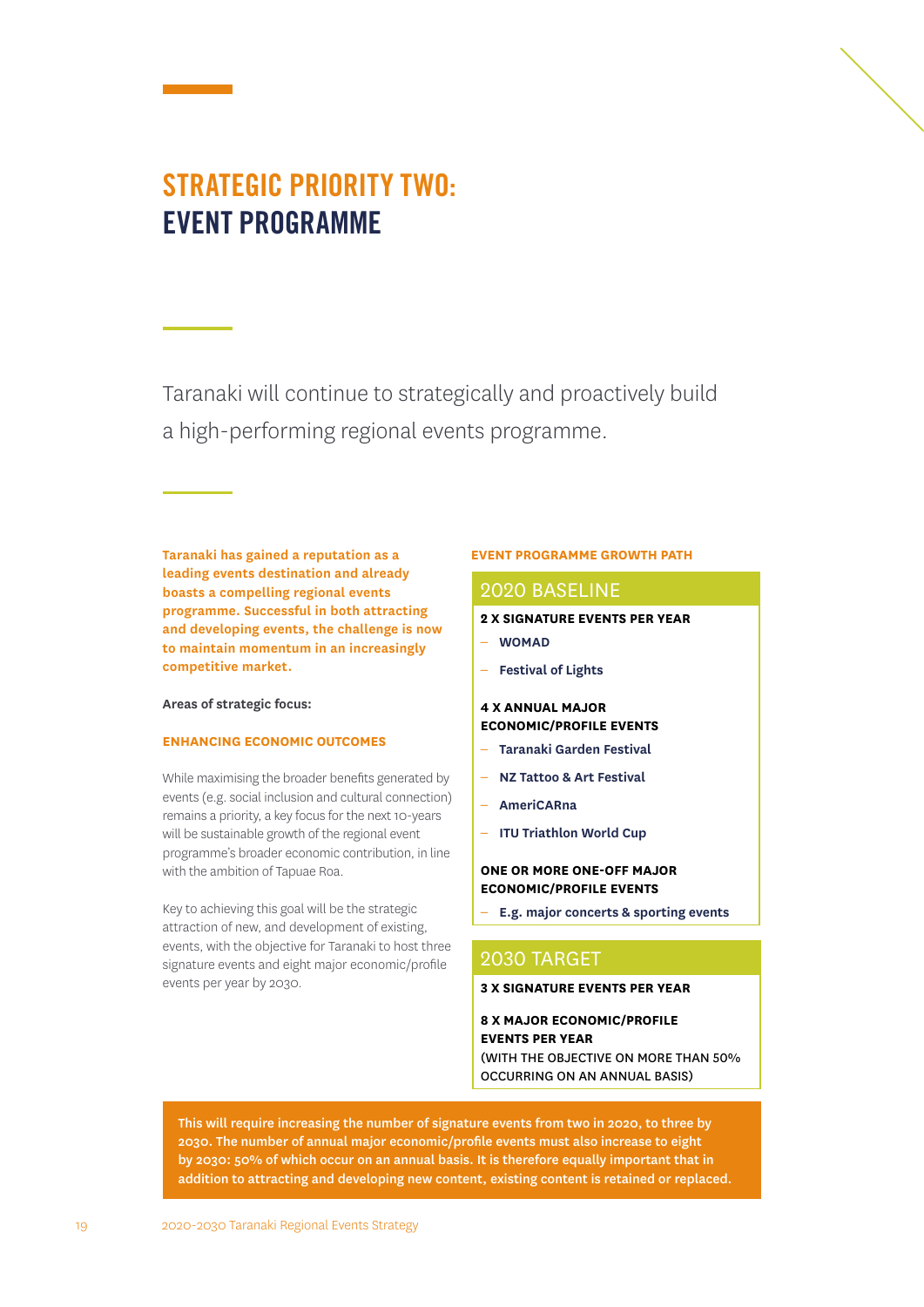The 2030 aspiration for Taranaki's regional events programme sees the addition of incremental signature and major economic/profile content, with the broader aspiration of increasing the economic/profile and social outcomes of all events.



#### **TARANAKI'S 2020 REGIONAL EVENTS PROGRAMME (NOT EXHAUSTIVE)**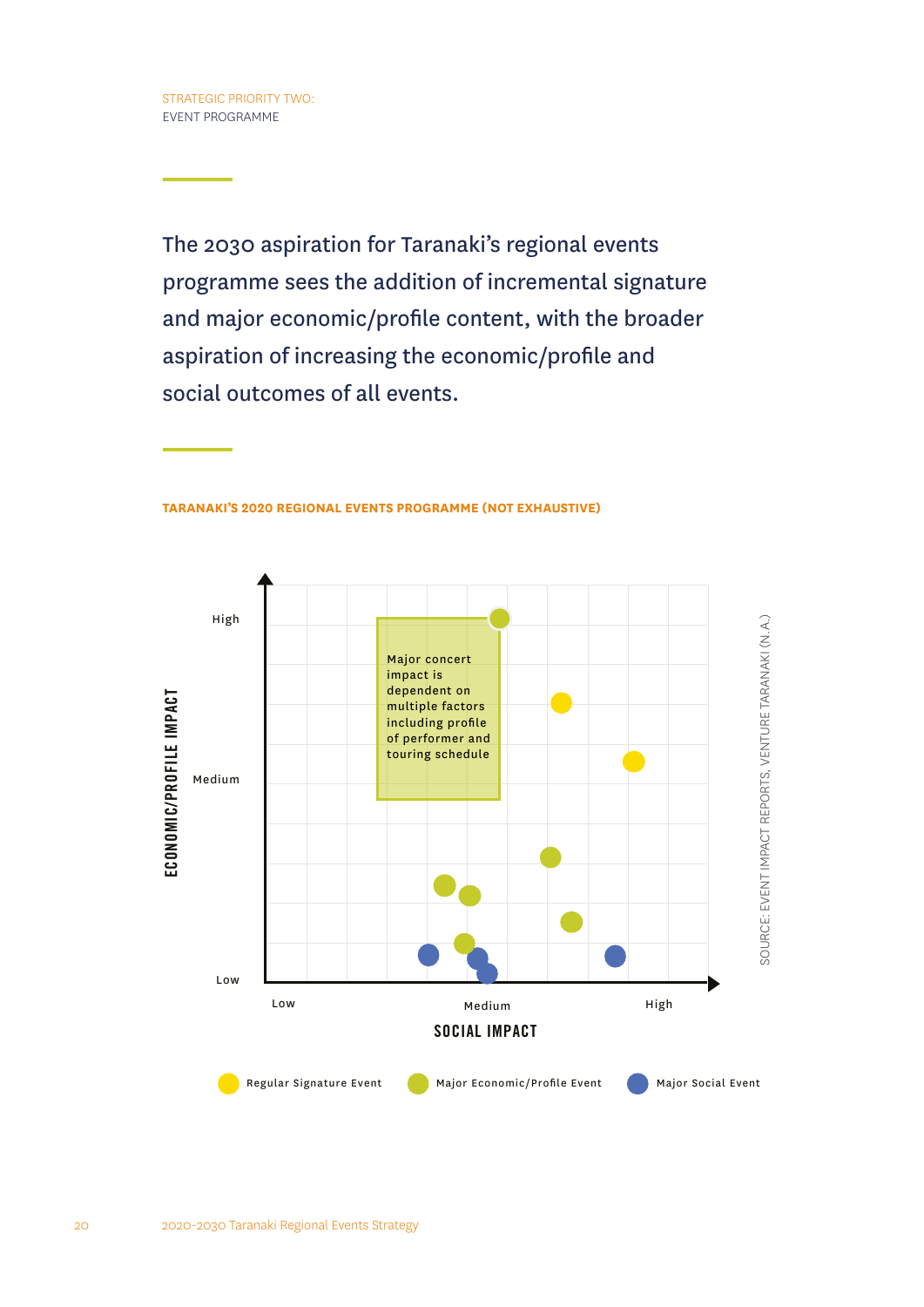STRATEGIC PRIORITY TWO: EVENT PROGRAMME



#### **TARANAKI'S 2030 PROJECTED REGIONAL EVENTS PROGRAMME (NOT EXHAUSTIVE)**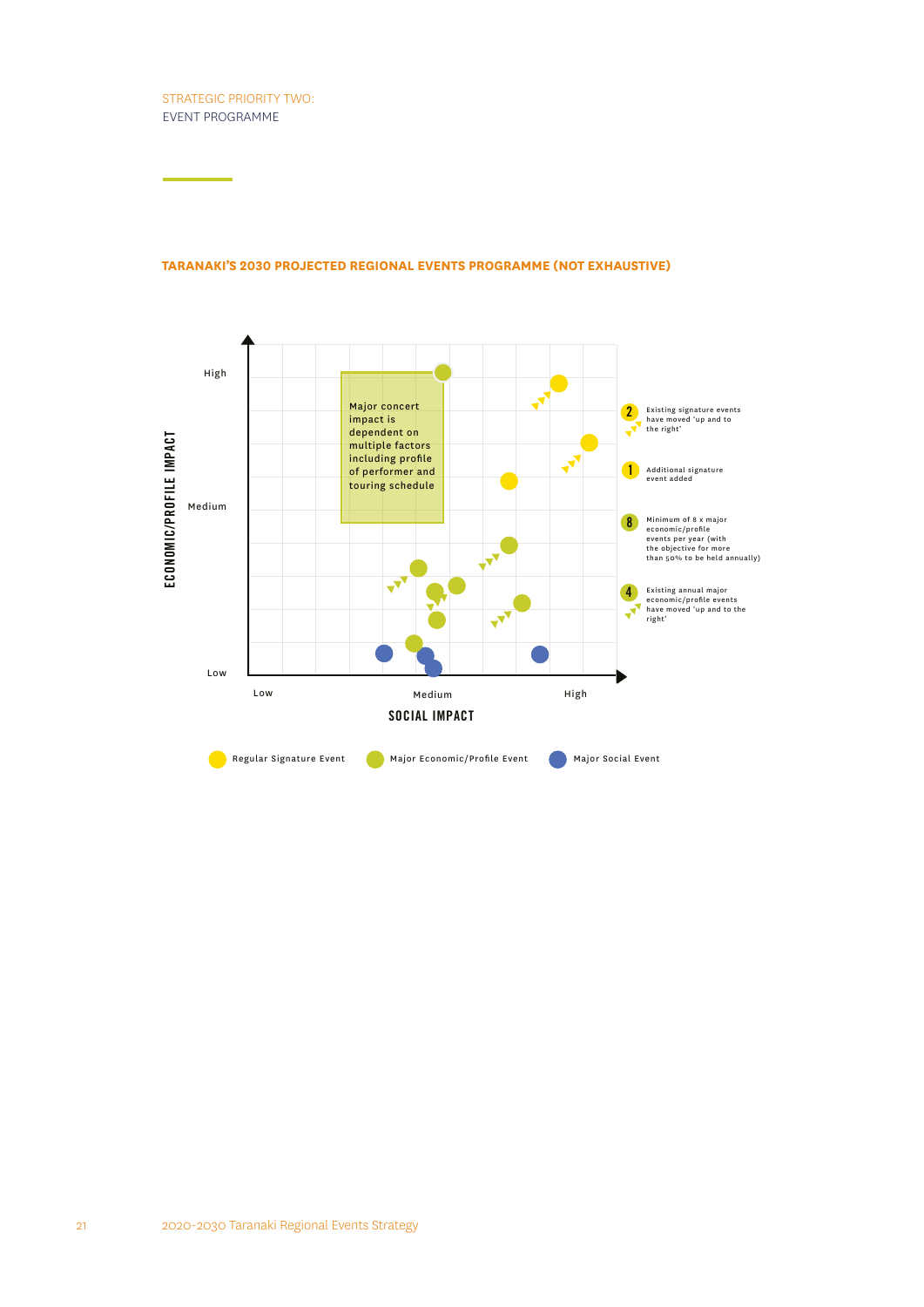While each district has its own focus, a coordinated approach across districts will be critical to achieving the 2030 Vision.

#### **NEW PLYMOUTH DISTRICT**

Home to a large proportion of Taranaki's event infrastructure (e.g. Yarrow Stadium and TSB Bowl of Brooklands), accommodation and residents, the New Plymouth District hosts the majority of major events in the region, including WOMAD, the Festival of Lights and high profile sporting content and concerts. While proactive in the community events space, NPDC has a strong focus on, and continues to invest in, building its major event programme to maximise broader economic and social outcomes.

Moving forward, NPDC will work closely with Venture Taranaki to identify major event opportunities, leverage built infrastructure and natural assets (e.g. the coastline), while also exploring broader regional and private-public attraction and leverage opportunities.

#### **STRATFORD DISTRICT**

While historically focusing on events that directly drive community outcomes, the Stratford Hockey Turf and Stratford Speedway enable the district to regularly attract international and national content. Baldrick's Big Day Out Medieval Festival remains an iconic regional event, while the SDC continues to proactively leverage regional events such as AmeriCARna and, most notably, the region's annual garden festivals through the establishment of the corresponding Scarecrow Trail.

The district's comparatively small population means community events, proactive leverage of event activity, and attraction/development of content to maximise infrastructure remain the primary focus. Additionally, there is opportunity for the SDC to partner with Venture Taranaki and other districts to attract content that directly or indirectly benefits Stratford.

#### **SOUTH TARANAKI DISTRICT**

Community events remain STDC's priority, in addition to leveraging the highly regarded TSB Hub to generate broader economic and social outcomes. The Taranaki Māori Rugby League Tournament held at the TSB Hub, the Davis Cup Tennis and the New Zealand Lawn Tennis Championships/Taranaki Tennis Open demonstrate the district's ability to successfully attract and host mass participation events.

Arts in the Park and Paepae in the Park highlights the diversity of the district's event programme, while also exhibiting how natural spaces are proactively utilised in the absence of built infrastructure.

Priorities include: enhancing the district's strong community events programme, leveraging the district's reputation as a mass participation event host, and proactively identifying further opportunities to partner with Venture Taranaki and neighbouring District Councils in the attraction and leverage of regional content.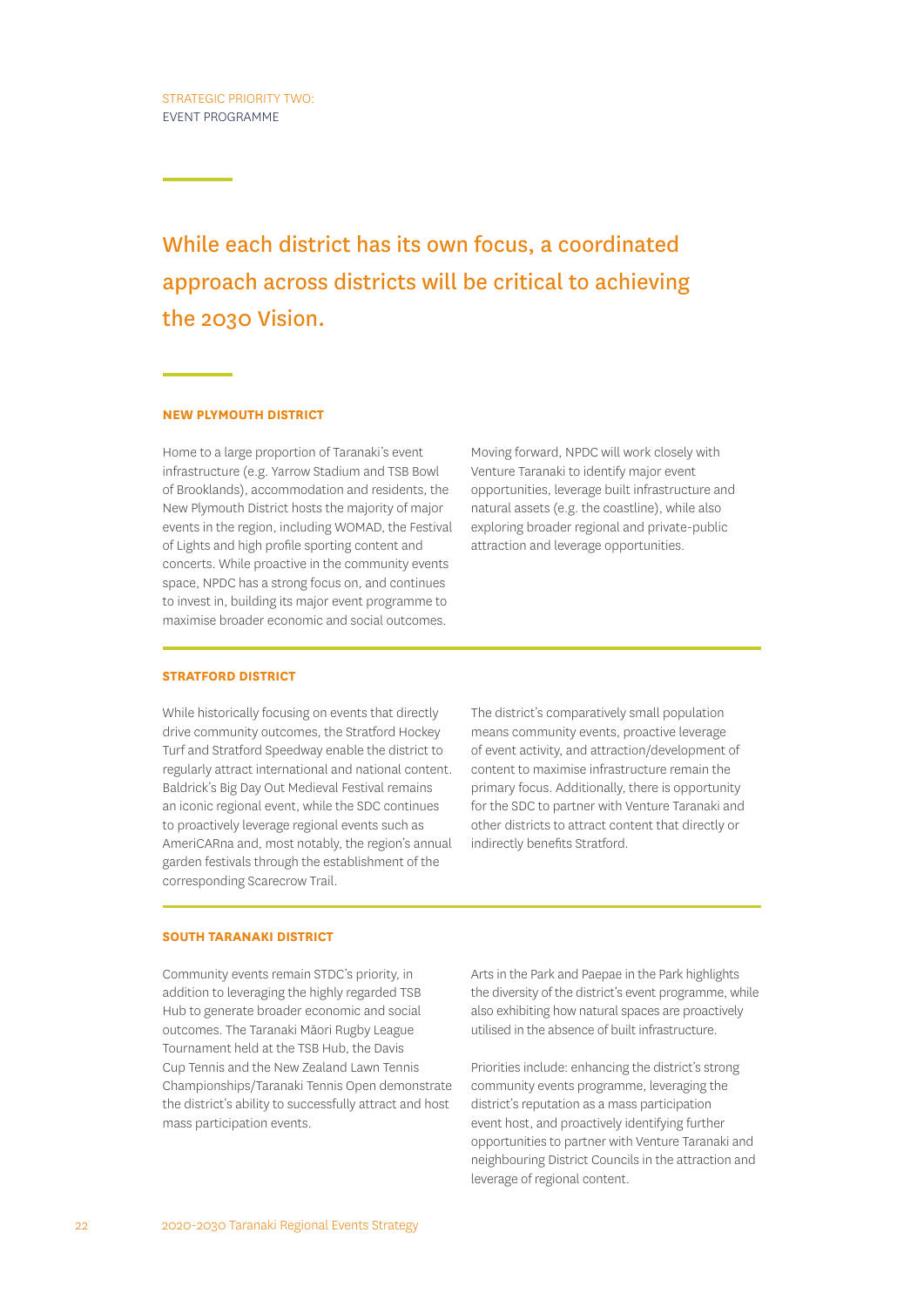#### **TARGETED CONTENT**

The diversity of Taranaki's events programme is viewed as critical to both the attraction of visitors and, wider community needs.

However some events are deserving of greater focus due to one, or a combination of, factors such as exceptional capability, reputation, experience, comparative natural advantage or opportunity identification.

#### **2020-2030 TARGETED CONTENT WILL INCLUDE:**

| <b>TARGETED CONTENT</b>                           | <b>RATIONALE</b>                                            | <b>CLASSIFICATION</b>           |
|---------------------------------------------------|-------------------------------------------------------------|---------------------------------|
| EVENTS UTILISING NATURAL ASSETS                   | Builds on existing reputation                               | Signature event                 |
| Active recreation<br>Arts and Culture             | Utilises and showcases natural<br>assets                    | Major economic/profile<br>event |
|                                                   | Aligns to broader brand proposition                         |                                 |
|                                                   | Minimal permanent infrastructure<br>required                |                                 |
|                                                   | Broader community and youth<br>engagement                   |                                 |
| <b>MASS PARTICIPATION EVENTS</b>                  | Return on investment for<br>comparatively modest investment | Major economic/profile<br>event |
| Active recreation                                 | Length of stay and visitor spend                            | Major social event              |
| Age-group, masters and secondary<br>school sports | Utilisation of regional assets                              |                                 |
| Cultural focus                                    | Youth engagement                                            |                                 |
| <b>CONCERTS WITH BROAD APPEAL</b>                 | Builds on existing reputation and<br>capability             | Major economic/profile<br>event |
| Multigenerational artists                         | Profile, vibrant and relevant region                        |                                 |
|                                                   | Economic return                                             |                                 |
| <b>HIGH PROFILE SPORTING CONTENT</b>              | Utilisation of regional assets                              |                                 |
|                                                   | Multigenerational appeal                                    |                                 |
|                                                   | Relevance and lifestyle appeal                              |                                 |
|                                                   |                                                             |                                 |
| <b>CULTURAL AND CREATIVE EVENTS</b>               | Unique to Taranaki - authentic                              | Major economic/profile          |
|                                                   | Builds on rich Māori heritage and                           | event                           |
|                                                   | strong community                                            | Major social event              |
|                                                   | Potential to showcase natural assets                        |                                 |
|                                                   | Broader community engagement                                |                                 |
|                                                   | Builds on the creative strengths of<br>the region           |                                 |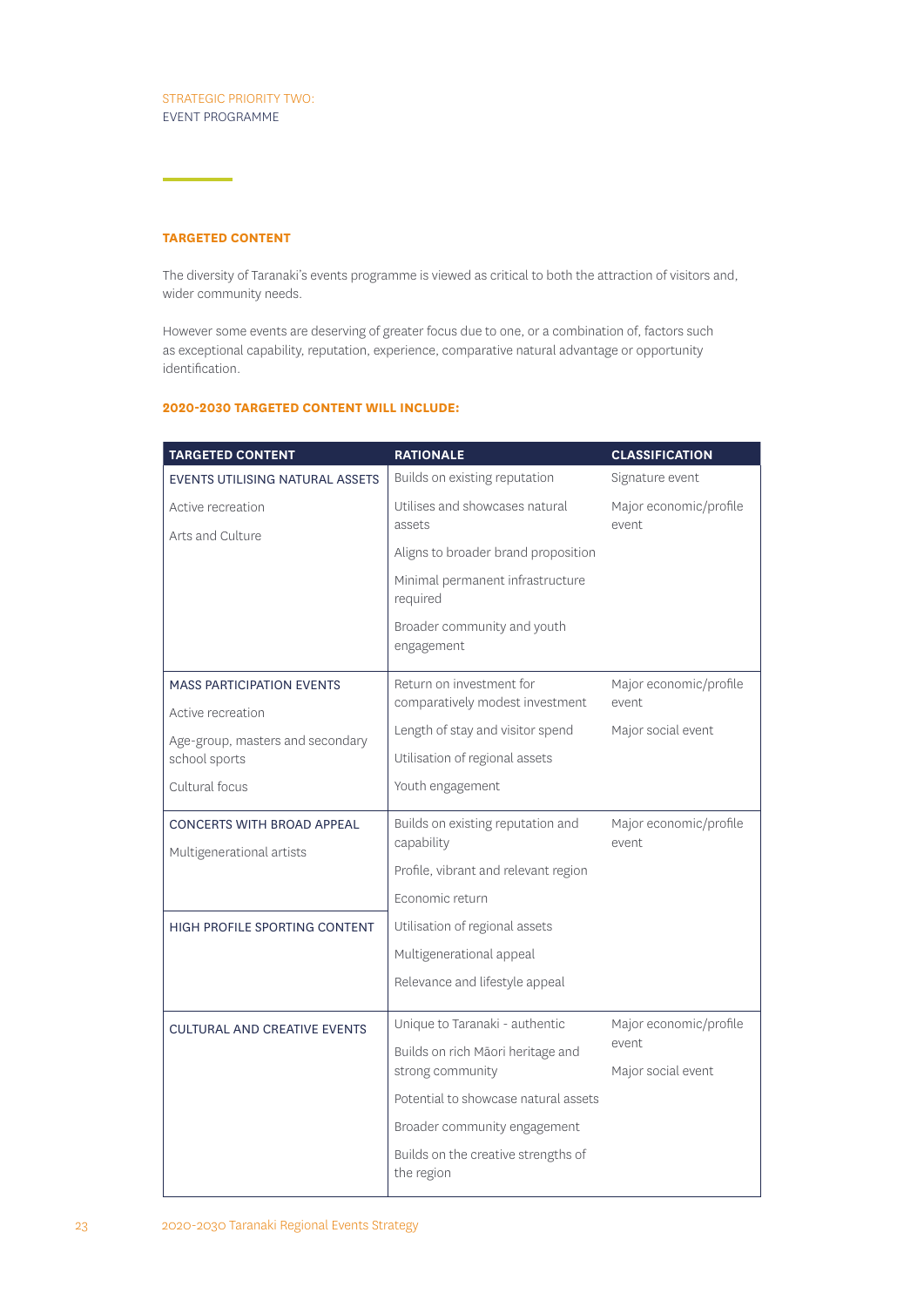#### **MEETINGS, INCENTIVES, CONFERENCES AND EXHIBITIONS (MICE)**

Growing the value and volume of the region's MICE portfolio across the region is a key focus for the next decade. MICE will also be increasingly utilised to address seasonality and accelerate targeted sector development by facilitating knowledge exchange, relationship building and external investment.

#### **CULTURAL AND CREATIVE EVENTS**

Venture Taranaki and NPDC will proactively seek opportunities to assist cultural and creative events (which demonstrates genuine potential to generate broader regional economic and social outcomes); growing to a point of viable application to the Major Events Fund. This approach recognises both the broader value of such events, and the significant challenges faced in developing and attracting such content.

#### **SEASONALITY**

Attracting and developing events which occur off-peak (winter and shoulder seasons) will be prioritised. The feasibility of establishing a broader annual winter programme of clustered events will also be investigated. The reopening of Yarrow Stadium should also assist in attracting off-peak content.

#### **REGIONAL COORDINATION**

The adoption of a more coordinated regional approach to event attraction and development will enable greater alignment between district programmes: enhancing the broader regional offering.

|    | <b>EVENT PROGRAMME KEY ACTIONS</b>                                                                                                                                                                                                                                                                     | <b>TIMING</b>    |
|----|--------------------------------------------------------------------------------------------------------------------------------------------------------------------------------------------------------------------------------------------------------------------------------------------------------|------------------|
| 1. | District Councils to confirm future programme focus (e.g.<br>community events) and priorities (e.g. leverage of regional<br>events and bid partnerships) in line with the broader Strategy                                                                                                             | Year 1 onwards   |
|    | 2. Target new content and/or develop existing content aligned<br>with Taranaki's strengths, including those that utilise and<br>showcase the region's natural assets. There is potential to<br>support additional signature events with a target of<br>3 x signature events by 2030                    | - Year 1 onwards |
| 3. | Attract, retain and develop economic/profile events which<br>generate a minimum of 2,000 incremental visitor nights or<br>promote the region by achieving significant national and/or<br>international media exposure. Target of 8 per year by 2030 of<br>which more than 50% occur on an annual basis | - Year 1 onwards |
|    | 4. Proactively target age-group, school and cultural mass<br>participation groups (aligned to infrastructure constraints)<br>including investigating opportunities to acquire and develop<br>high potential/undervalued events                                                                         | - Year 1 onwards |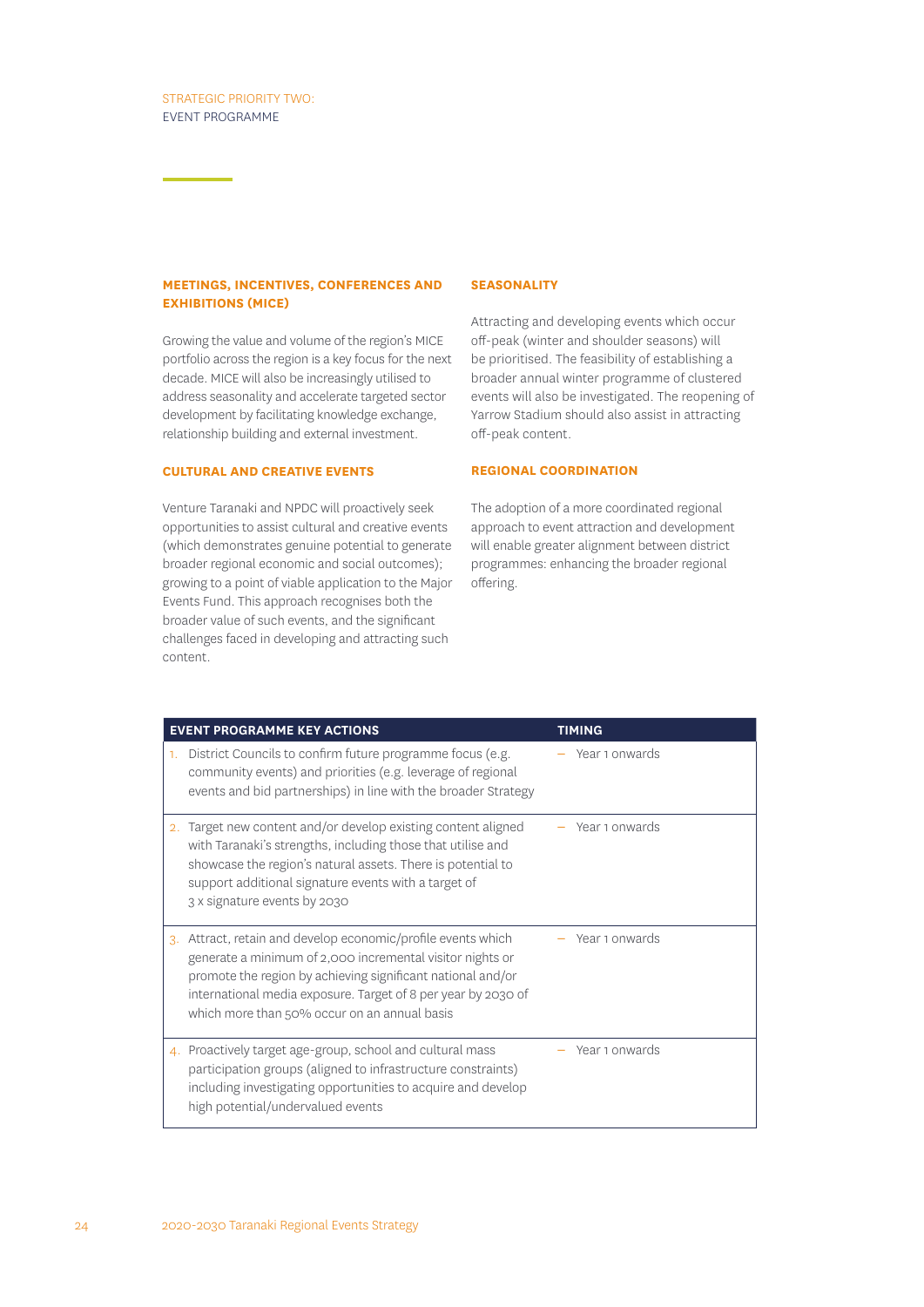a.<br>Bar

| <b>EVENT PROGRAMME KEY ACTIONS</b>                                                                                                                                                                                          | TIMING             |
|-----------------------------------------------------------------------------------------------------------------------------------------------------------------------------------------------------------------------------|--------------------|
| Provide ongoing support for cultural and creative events (e.g.<br>5.<br>promotion and facilitation of funding) and assist the growth of<br>events identified as having broader regional economic and/or<br>social potential | $-$ Year 1 onwards |
| 6. Adopt a strategic and coordinated public-private approach to<br>grow the value and volume of the region's MICE portfolio with a<br>focus on seasonality and sector alignment                                             | - Year 1 onwards   |
| 7. Investigate opportunities to procure new and/or develop<br>existing content occurring over off-peak winter months,<br>including the potential for the establishment of a broader<br>annual winter programme              | - Year 2 onwards   |
| 8. Develop and maintain a list of confirmed events for District<br>Councils to check against prior to confirming events to avoid<br>duplication and/or cannibalisation                                                      | $-$ Year 1 onwards |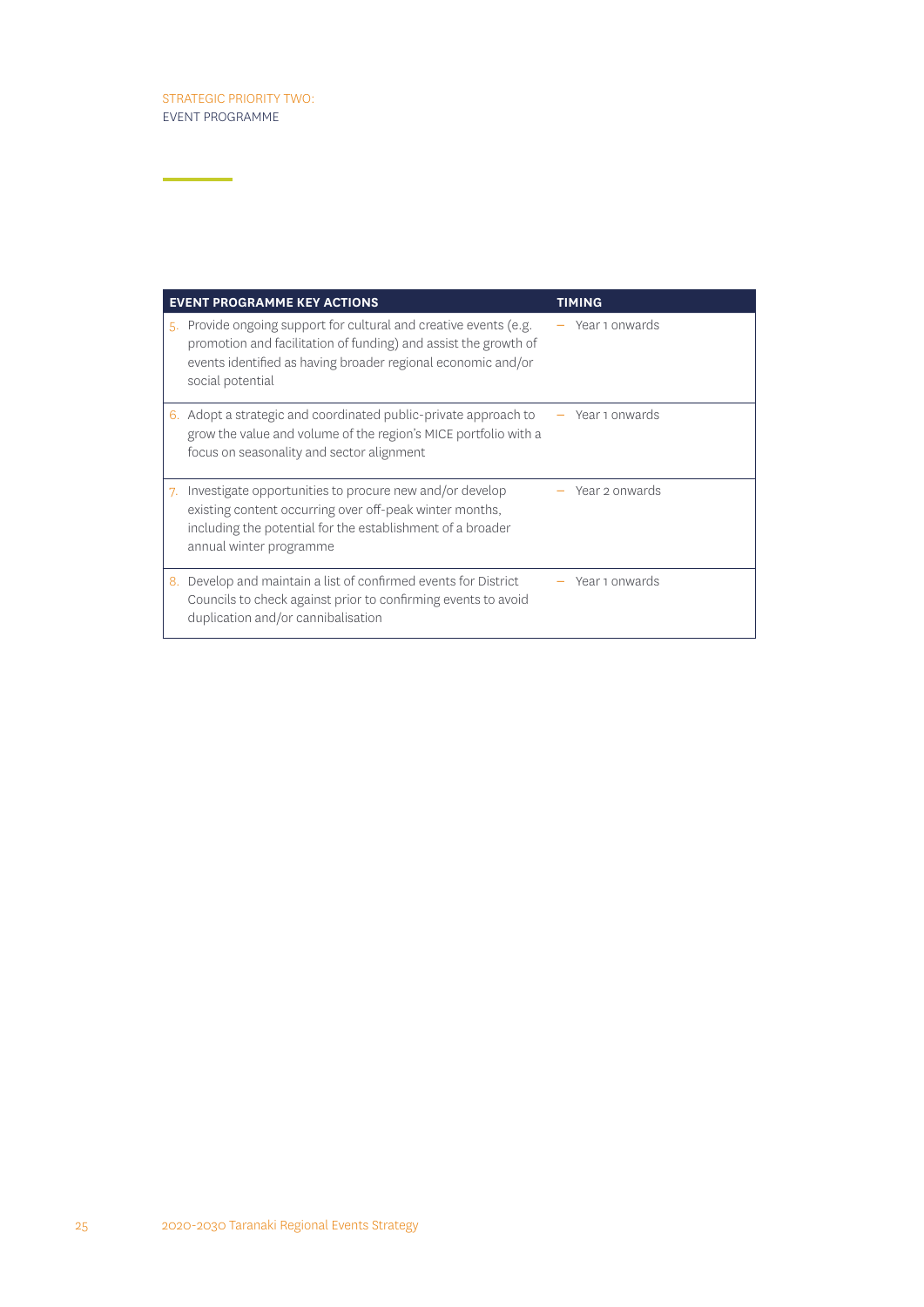## STRATEGIC PRIORITY THREE: EVENT FUNDING

Having the right funding model in place is critical to long term strategic success.

#### **MAJOR EVENTS FUND**

Events held within the New Plymouth District that are forecast to attract a minimum criteria of 2,000 incremental visitor nights and/or generate significant national/international profile for Taranaki will remain the primary focus of the Major Events Fund. Events that occur outside of the district, but which can demonstrate that New Plymouth will directly benefit at a comparable level, will also be considered.

It is proposed that up to 30% of the Fund is available for strategic investment in events that have demonstrated strong potential for regional growth ('incubating' and 'supercharging'), or to facilitate enhanced leverage and/or evaluation. There would be no obligations pertaining to frequency and/or minimum level of investment. More broadly, the potential for the Fund to 'rollover' across financial years will also be investigated as a means to facilitate a more strategic approach to procurement.

#### **DISTRICT COUNCIL FUNDING**

STDC and SDC remain responsible for funding their own events programme in their entirety, including components of Major or Signature Events which occur within their boundaries. NPDC will continue to fund its own community and major social events programmes, with the option of applying for Major Events Fund investment via Venture Taranaki for signature, major economic/profile and identified strategic growth event opportunities.

To enable the ongoing enhancement of district event programmes, and to maximise opportunities to partner with Venture Taranaki and NPDC in jointly attracting and/or broadening the benefits of major event content, SDC and STDC are encouraged to explore opportunities to grow their event funding. A target of doubling annual event funding by 2030 is proposed, to be partly achieved through expanded public-private partnerships.

#### **PROPOSED MAJOR EVENTS ANNUAL FUND STRUCTURE**

**MINIMUM OF 70% INVESTMENT BASED ON STANDARD EVALUATION PROCESS AND CRITERIA**

- Standard application and evaluation process
- Economic focus
- Event must generate a minimum of 2,000 visitor nights and/or gain national/ international profile

#### **UP TO 30% IN IDENTIFIED GROWTH OPPORTUNITIES**

Business-case analysis portfolio to deliver on the regional Vision and objectives. No obligation as to frequency and/or minimum level of investment.

Incubator

#### Supercharger

Leverage/Evaluation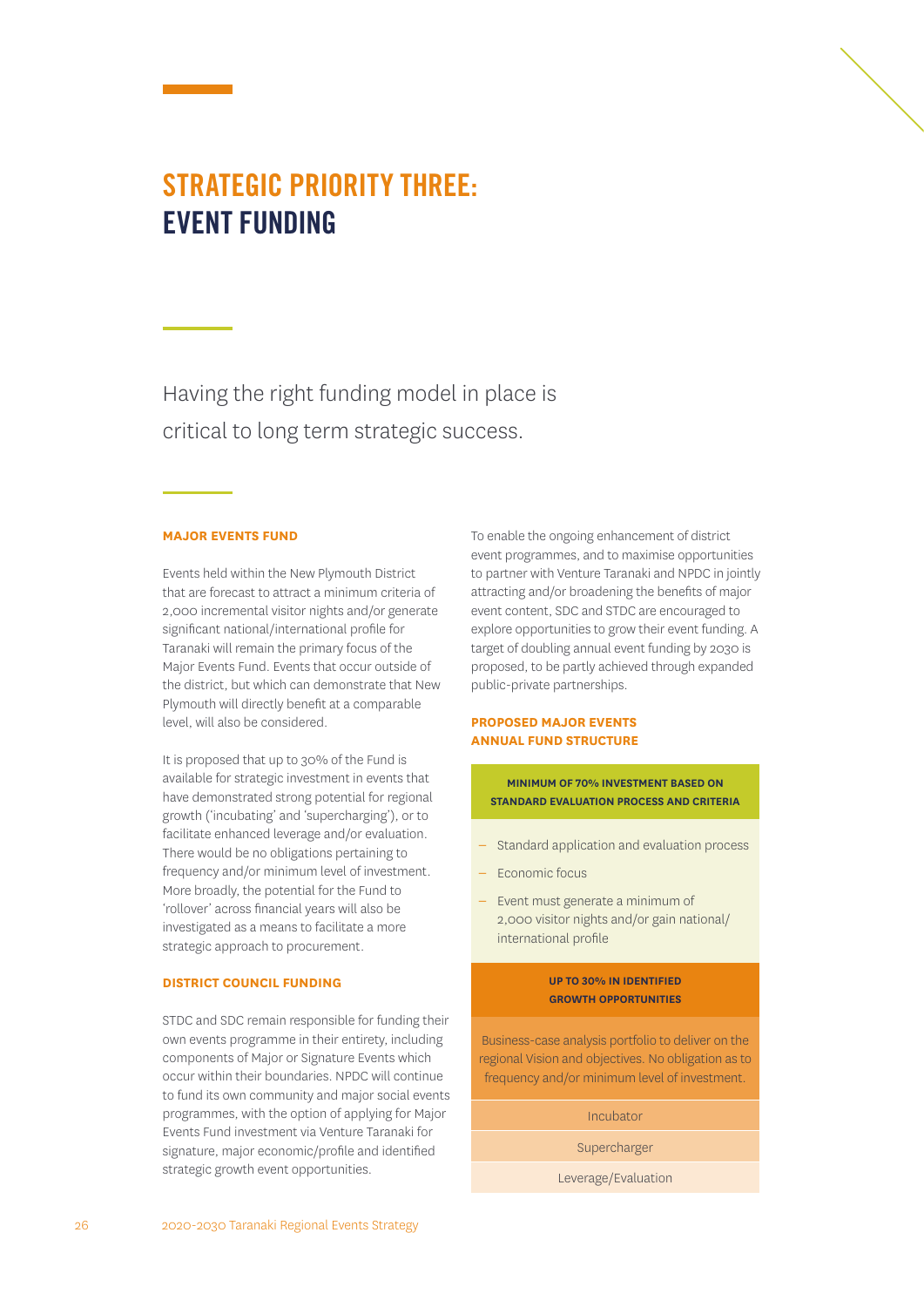#### **COLLABORATIVE BIDDING AND LEVERAGE OPPORTUNITIES**

Venture Taranaki and District Councils will collaborate to identify opportunities to jointly fund the attraction of major events of regional significance and broaden the benefits of major events across district boundaries.

The potential for philanthropic partners to invest in securing regionally significant event content will also be investigated.

#### **YARROW STADIUM AND NPDC VENUE ATTRACTION FUNDING**

Upon its planned reopening, proactive prospecting and procurement of content is critical to maximising the return on the public investment in Yarrow Stadium. TRC and NPDC, as owner and operator respectively, must work together to ensure that adequate funding (outside of the Major Events Fund) is in place to support this objective. This may also include venue cost relief and introducing a levy to subsidise community use and/ or future event attraction.

A private/public partnership model should also be explored to grow NPDC's existing Venue Attraction Fund for venues other than Yarrow Stadium; primarily to enable the region to remain competitive in the attraction of concerts and festival content. In this way, it is envisaged the fund could be doubled by 2030.

#### **MICE FUNDING**

Venture Taranaki will continue to provide in-kind support for the attraction and leverage of the region's MICE programme.

#### **CENTRAL GOVERNMENT FUNDING**

Opportunities to access central government investment via the New Zealand Major Events Fund should continue to be explored. Central government's increased focus on internationally unique cultural and/or creative content may present a future opportunity for Taranaki.

|    | <b>EVENT CAPABILITY KEY ACTIONS</b>                                                                                                                                                   | <b>TIMING</b>    |
|----|---------------------------------------------------------------------------------------------------------------------------------------------------------------------------------------|------------------|
| 1. | Establish 'Regional Major Events Advisory Group' to facilitate<br>enhanced regional collaboration and coordination                                                                    | $-$ Year 1       |
|    | 2. Funding decisions to be informed by the Strategy (evaluation<br>tool) and relevant funding criteria                                                                                | - Year 1 onwards |
| 3. | Establish funding windows and proactively promote the Major $-$ Year 1 onwards<br>Event Fund and the opportunity to apply                                                             |                  |
| 4. | Establish a regional advisory group (TRC, NPDC and Venture<br>Taranaki) to lead the strategic and proactive attraction of high-<br>profile content to Yarrow Stadium (post reopening) | $-$ Year 2       |
| 5. | Request for Proposals (RFPs) to be proactively issued in<br>response to programme 'gaps'                                                                                              | - Year 1 onwards |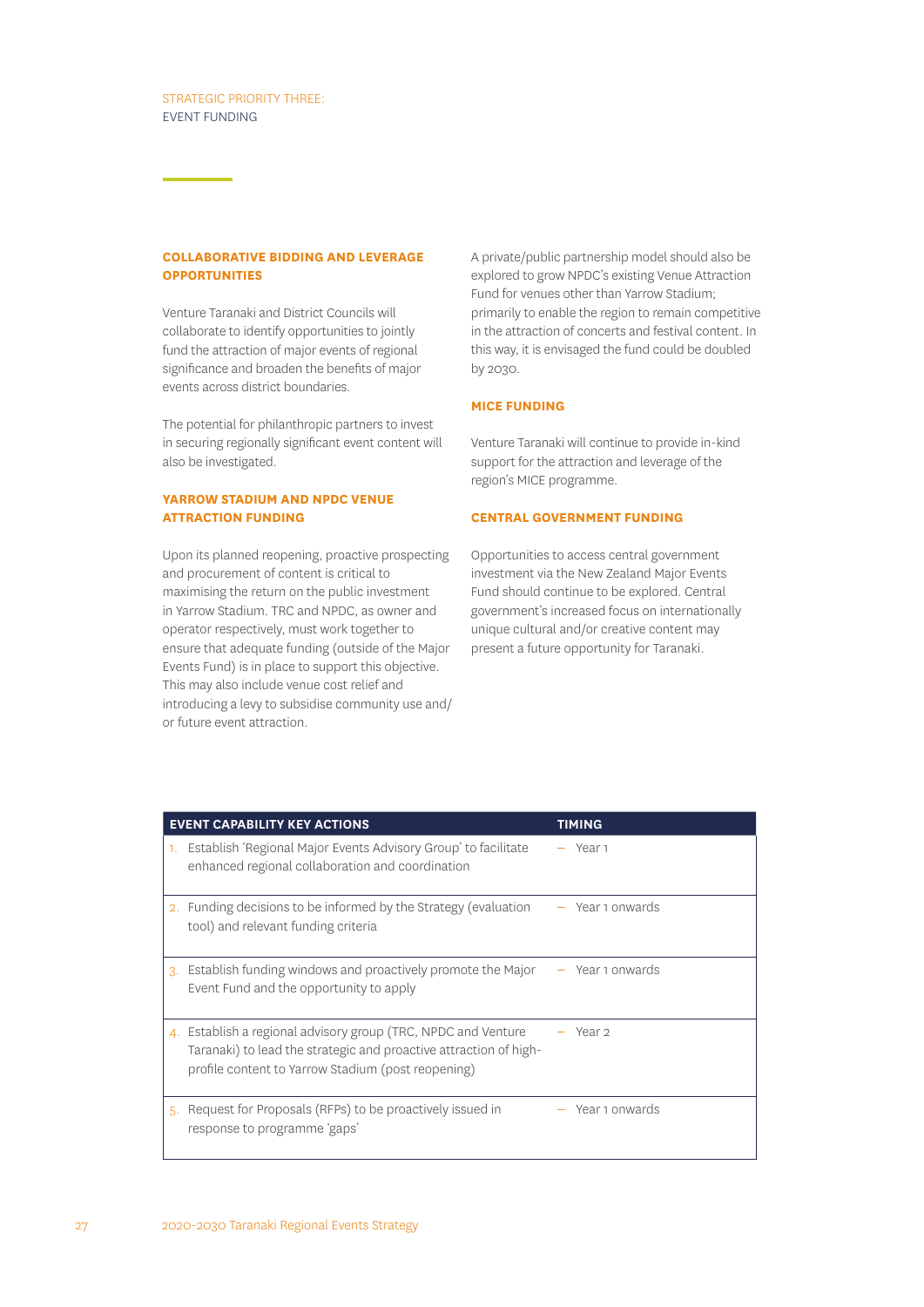$\overline{\phantom{0}}$ 

| <b>EVENT CAPABILITY KEY ACTIONS</b>                                                                                                                         | TIMING           |
|-------------------------------------------------------------------------------------------------------------------------------------------------------------|------------------|
| 6. Proactively engage with NSOs, RSOs and relevant stakeholders $-$ Year 1 onwards<br>on a regular basis                                                    |                  |
| 7. Regional procurement partnerships to be explored                                                                                                         | - Year 1 onwards |
| 8. Establish a 'MICE Advisory Group' to facilitate enhanced<br>regional collaboration and coordination and proactively engage<br>with industry associations | $-$ Year 1       |
| 9. Undertake regular 'Regional Event Industry Forums' to facilitate $-$ Year 1 onwards<br>industry communication, collaboration and best practice           |                  |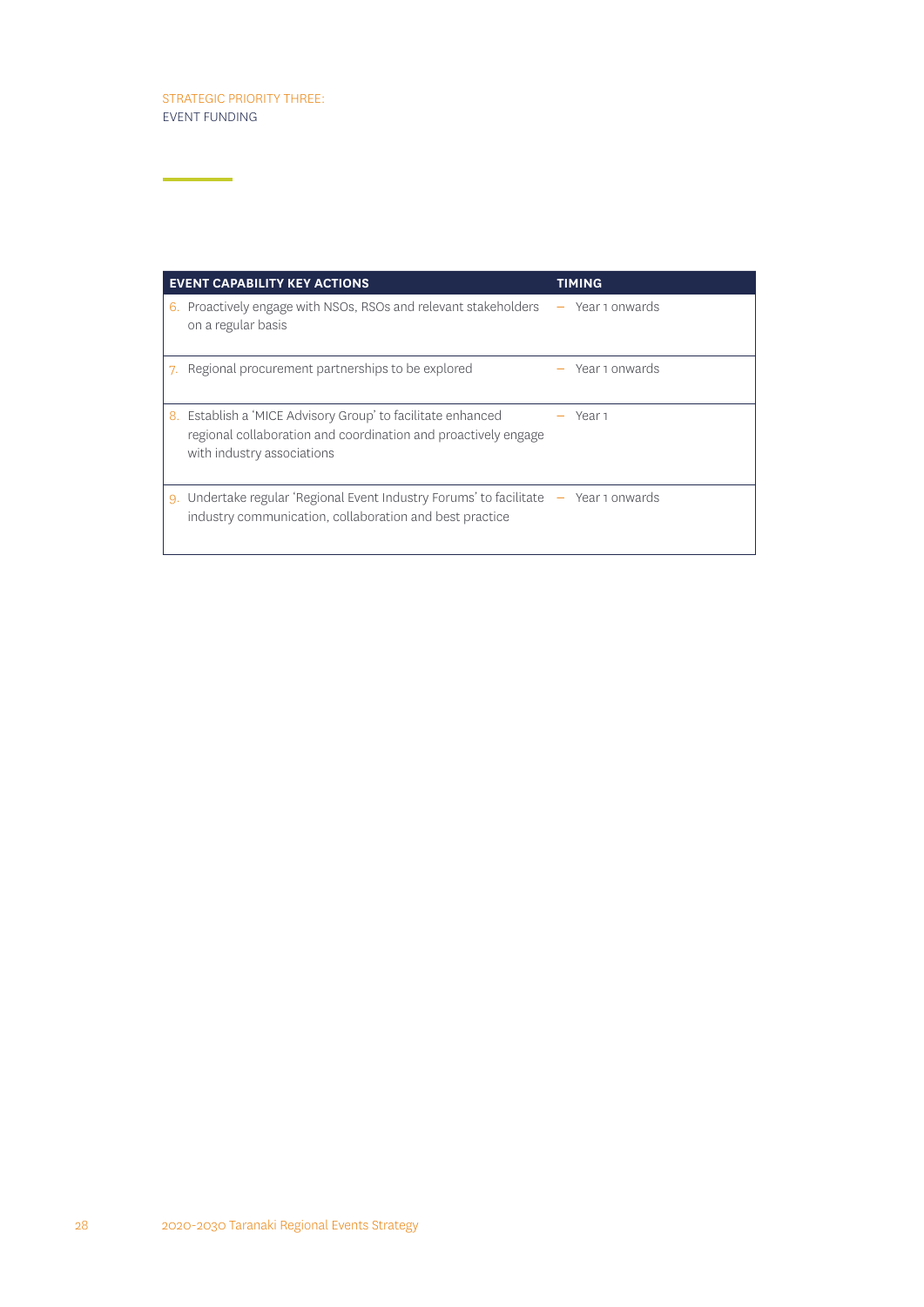### STRATEGIC PRIORITY FOUR: EVENT CAPABILITY

The collective expertise, experience and passion of stakeholders throughout the region is vital to realising the 2030 Vision.

#### **REGIONAL MAJOR EVENTS ADVISORY GROUP**

Representatives from Venture Taranaki and the District Councils will meet on a regular basis to ensure regional coordination and communication, and to monitor progress on delivery of the Strategy. This group will operate in an advisory capacity, with each organisation remaining responsible for their own budgets and work programmes.

#### **MAJOR EVENTS FUND APPLICATION PROCESS**

Venture Taranaki will continue to oversee the management and allocation of the Major Events Fund. Investment decisions will be guided by the Strategy and relevant criteria, and in the case of identified strategic growth opportunities, robust business-case assessments.

#### **YARROW STADIUM WORKING GROUP**

To facilitate aggressive procurement of event content, a Yarrow Stadium Working Group made up of NPDC, TRC and Venture Taranaki will be formed with the objective of maximising venue utilisation and enhancing regional contribution. Its focus will include venue prospecting, identification of bidding and funding opportunities, stakeholder engagement and venue promotion.

#### **MICE ADVISORY GROUP**

A MICE Advisory Group will be established to promote regional coordination and communication in the MICE sector and to monitor MICE related progress on delivery of the Strategy. The group, consisting of Venture Taranaki (Chair), District Council venue operators and private sector representatives, will primarily focus on prospecting, regional bidding opportunities, leverage, promotion and advocacy. The Advisory will also coordinate and support the ongoing measurement of regional MICE activity.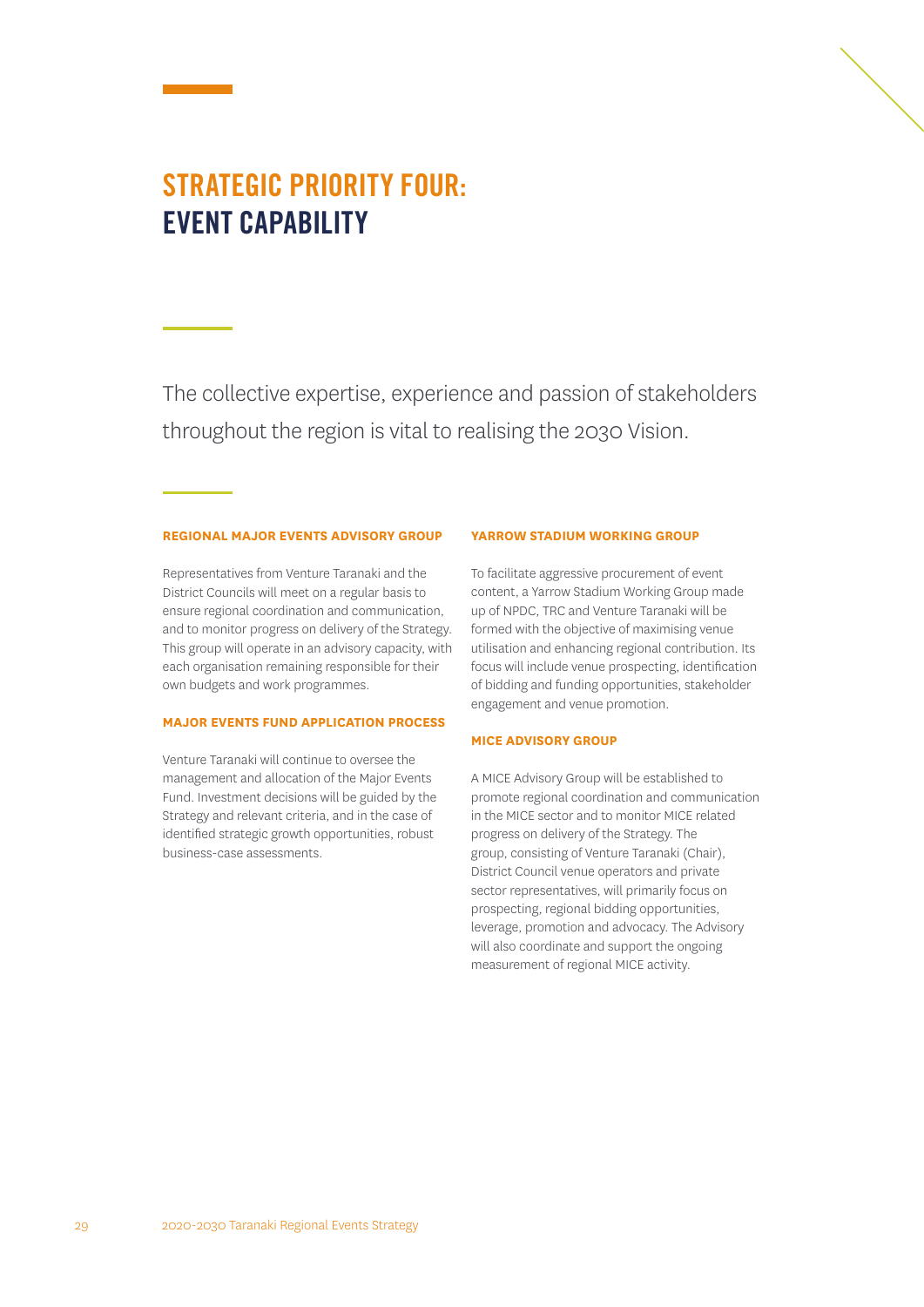#### **PROACTIVE ENGAGEMENT AND COMMUNICATION**

Promoters and content owners will be proactively engaged in response to identified programme gaps, ultimately transferring much of the up-front risk and effort involved in the creation and prospecting of new content.

Regional Event Industry Forums will be held on a regular basis to facilitate industry communication, collaboration and best practice, with updates on progress against the Strategy's objectives provided by Venture Taranaki and District Councils.

#### **EVENT LEVERAGE AND DELIVERY**

Venture Taranaki and District Councils will continue to proactively leverage the regional event programme to maximise immediate and longer term benefits, with additional focus placed on content identified as strategically important to the region.

Operational and delivery requirements will continue to be the responsibility of the District Council where the events are located.

#### **RESOURCING**

While it is anticipated that existing and planned resources will be sufficient to facilitate the initial implementation of the Strategy, the broader capacity and ongoing capability of Venture Taranaki and District Councils will be reviewed on a regular basis to ensure it is appropriate.

| <b>EVENT CAPABILITY KEY ACTIONS</b>                                                                                                                                                       | <b>TIMING</b>     |
|-------------------------------------------------------------------------------------------------------------------------------------------------------------------------------------------|-------------------|
| 1. Establish 'Regional Major Events Advisory Group' to facilitate<br>enhanced regional collaboration and coordination                                                                     | Year <sub>1</sub> |
| 2. Funding decisions to be informed by the Strategy (evaluation<br>tool) and relevant funding criteria                                                                                    | Year 1 onwards    |
| 3. Establish funding windows and proactively promote the<br>opportunity to apply                                                                                                          | Year 1 onwards    |
| 4. RFPs to be proactively issued in response to programme 'gaps'                                                                                                                          | Year 1 onwards    |
| 5. Proactively engage with NSOs, RSOs and relevant stakeholders<br>on a regular basis                                                                                                     | Year 1 onwards    |
| 6. Regional procurement partnerships to be explored                                                                                                                                       | Year 1 onwards    |
| 7. Establish a 'Regional Advisory Group' (TRC, NPDC and Venture<br>Taranaki) to lead the strategic and proactive attraction of high<br>profile content to Yarrow Stadium (post reopening) | Year <sub>2</sub> |
| 8. Establish a 'MICE Advisory Group' to facilitate enhanced<br>regional collaboration and coordination and proactively engage<br>with industry associations                               | Year <sub>1</sub> |
| 9. Undertake regular 'Regional Event Industry Forums' to facilitate<br>industry communication, collaboration and best practice                                                            | Year <sub>1</sub> |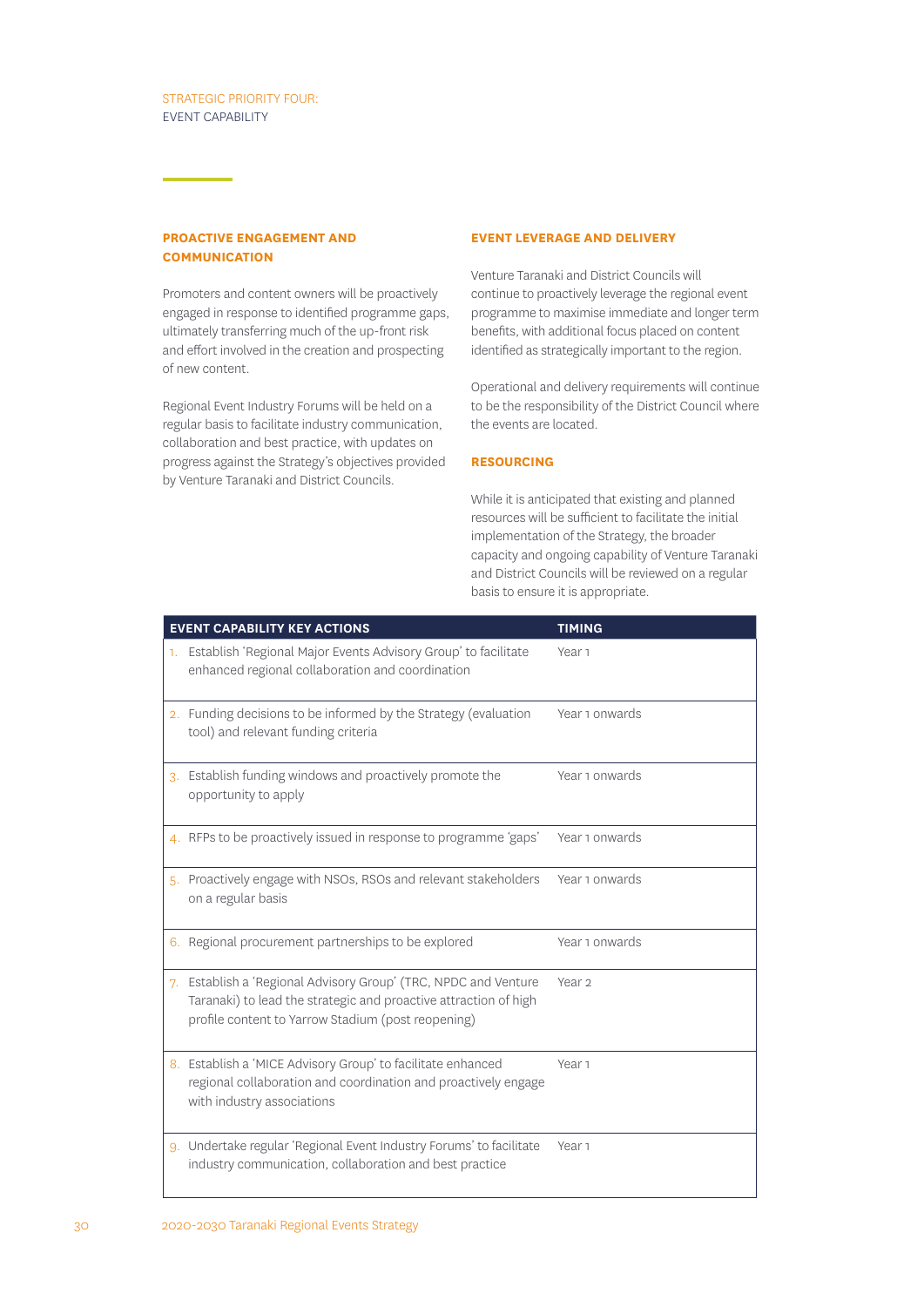### EVALUATION AND MEASUREMENT

Evaluation and measurement of the regional events programme will build on the robust framework currently in place.

#### **EVALUATION**

Applications to the Major Events Fund will be evaluated against weighted measures spanning four broad categories both prior to, and post the event.

| <b>EVALUATION CATEGORIES</b> | <b>DESCRIPTION</b>                                                                                                                        |
|------------------------------|-------------------------------------------------------------------------------------------------------------------------------------------|
| Economic                     | Economic impact including return on investment, incremental visitation<br>and spend generated, frequency, origin and employment generated |
| Profile                      | Distinctness, international and national reach, brand alignment and<br>opportunity to showcase the region                                 |
| Social and Cultural          | Broader community benefits, sustainability and profiling culture and<br>heritage                                                          |
| Infrastructure               | Utilisation of NPDC venues                                                                                                                |

While all four categories represent critical outcomes of the regional events programme, economic benefits will continue to be prioritised in line with the broader ambition to accelerate Taranaki's economy.

Evaluation will be undertaken both individually and collectively to promote a balanced regional events programme aligned to broader strategic objectives.

Strategic investment in identified incubator, supercharger or enhanced leverage/evaluation opportunities will be informed by robust businesscase assessments.

#### **MEASUREMENT**

Event outcomes will be measured on both an individual and programme basis, with economic impact assessments and broader inputs enabling the comparison of forecasted versus actual performance.

While committed to robust programme measurement, Venture Taranaki recognises that analysis of broader event outcomes can often be costly and time intensive; the requirements of which can ultimately inhibit the performance of the event itself.

Accordingly, Venture Taranaki and District Councils will continue to employ a pragmatic approach to measurement, working closely with event owners to identify the most efficient and effective process.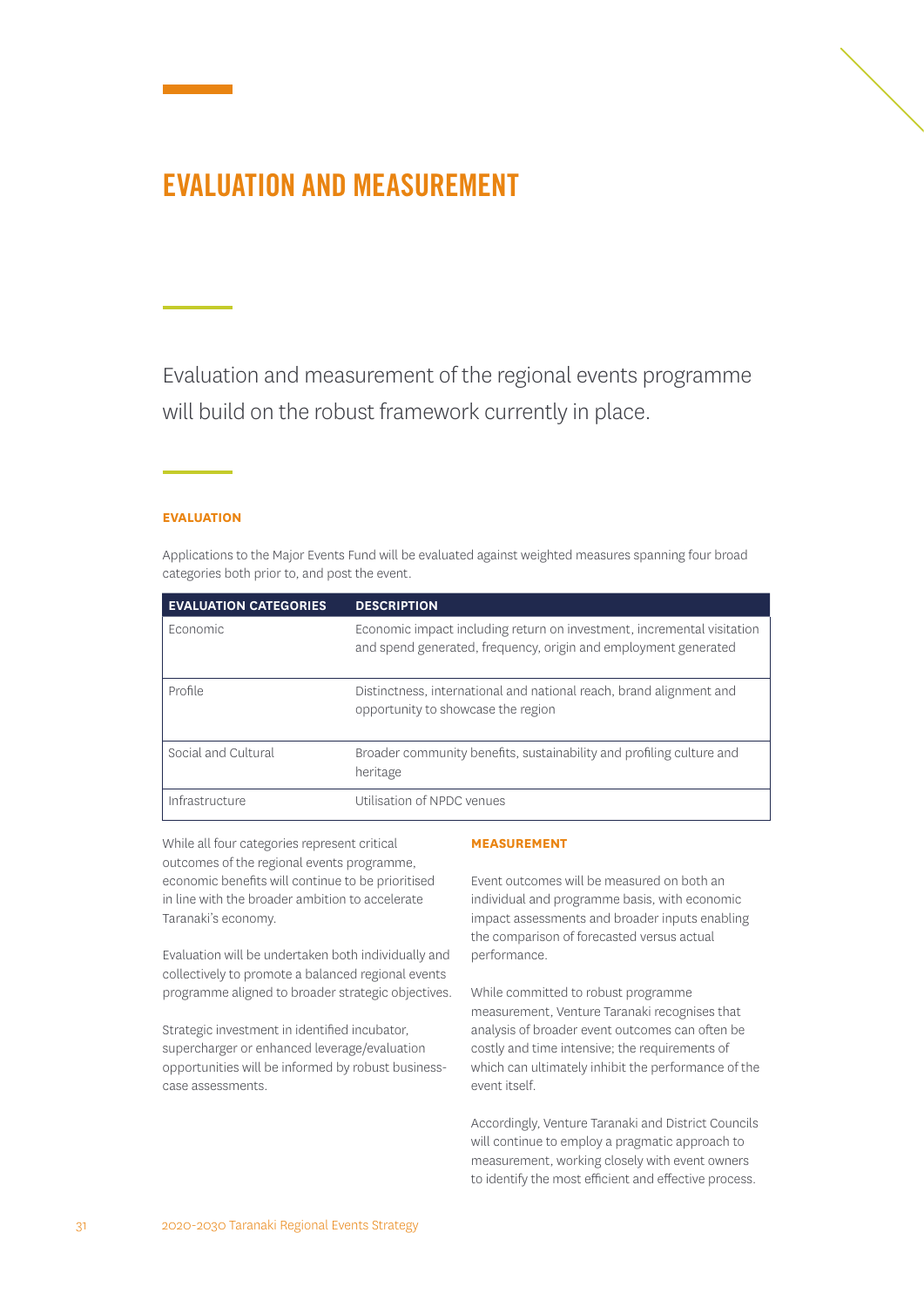## SUMMARY AND NEXT STEPS

#### **SUMMARY**

- Taranaki has built a deserved reputation as a compelling events destination, establishing an engaging regional events programme that continues to generate lasting economic and social benefits
- Regional infrastructure constraints and intensifying competition present an increasing challenge, requiring the region to refocus its efforts to best achieve its broader ambitions
- The 2020-2030 Regional Events Strategy sets a bold Vision: for Taranaki to be New Zealand's leading regional events destination by 2030, underpinned by a set of key objectives spanning key economic, profile, social, cultural and infrastructure drivers
- To achieve this Vision requires a coordinated and collaborative regional effort, focused around four strategic priorities and associated actions

#### **STRATEGIC FOCUS**

| <b>VISION</b>                             | <b>MISSION</b>                                    |
|-------------------------------------------|---------------------------------------------------|
| To be recognised as New Zealand's leading | To build a sustainable and coordinated regional   |
| regional events destination               | events programme that maximises immediate         |
|                                           | economic, social and tourism benefits, while best |
|                                           | supporting Taranaki's long-term regional growth   |
|                                           | objectives and environmental goals.               |
|                                           |                                                   |

| <b>OBJECTIVES</b> |             |                 |                   |                 |  |  |
|-------------------|-------------|-----------------|-------------------|-----------------|--|--|
| Attract more      | Showcase    | Enhance         | Maximise          | Broaden the     |  |  |
|                   | and promote | quality of life | return on         | benefits of the |  |  |
|                   | Taranaki    |                 | infrastructure    | programme       |  |  |
|                   |             |                 | <i>investment</i> |                 |  |  |

| <b>VALUES</b>       |                      |                    |                               |                      |                       |  |  |
|---------------------|----------------------|--------------------|-------------------------------|----------------------|-----------------------|--|--|
| ٠.<br>Kaitiakitanga | 2.<br>Whanaungatanga | 3.<br>Manaakitanga | $\overline{4}$<br>Kotahitanga | 5.<br>Rangatiratanga | <u>т</u> 6.<br>Tūturu |  |  |
| <b>GUARDIANSHIP</b> | <b>RELATIONSHIPS</b> | <b>RESPECT</b>     | <b>UNITY</b>                  | <b>LEADERSHIP</b>    | <b>AUTHENTICITY</b>   |  |  |

| <b>TACTICAL FOCUS</b>                                                                    |  |  |  |  |  |  |  |  |
|------------------------------------------------------------------------------------------|--|--|--|--|--|--|--|--|
| <b>STRATEGIC PRIORITIES</b>                                                              |  |  |  |  |  |  |  |  |
| 1. Event Infrastructure<br>3. Event Funding<br>4. Event Capability<br>2. Event Programme |  |  |  |  |  |  |  |  |
| <b>ACTIONS UNDERPINNING STRATEGIC PRIORITIES</b>                                         |  |  |  |  |  |  |  |  |
|                                                                                          |  |  |  |  |  |  |  |  |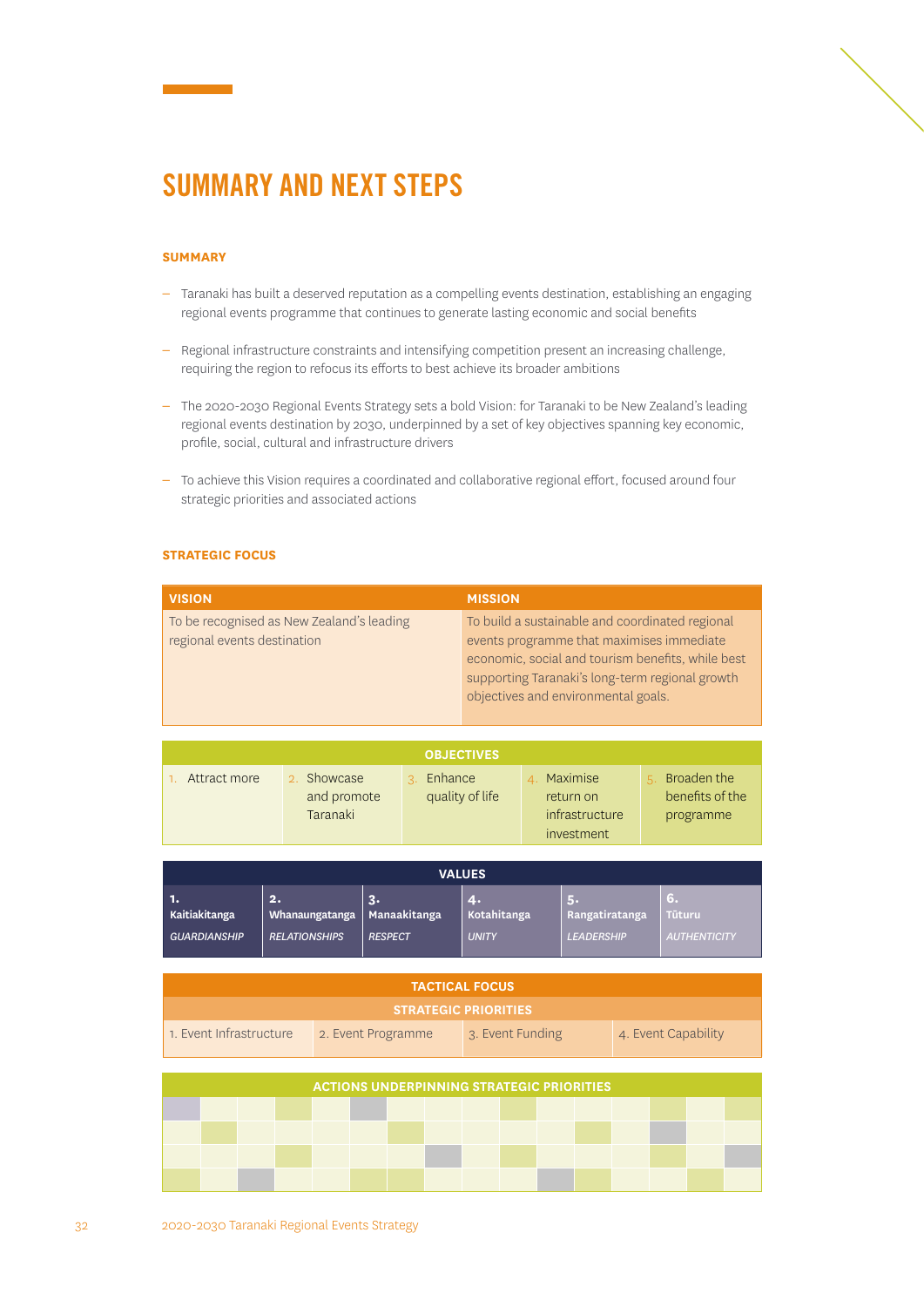### **NEXT STEPS**

Please contact Venture Taranaki if you would like to discuss the 2020-2030 Taranaki Regional Events Strategy.

**P/ 06-759 5150 info@venture.org.nz**